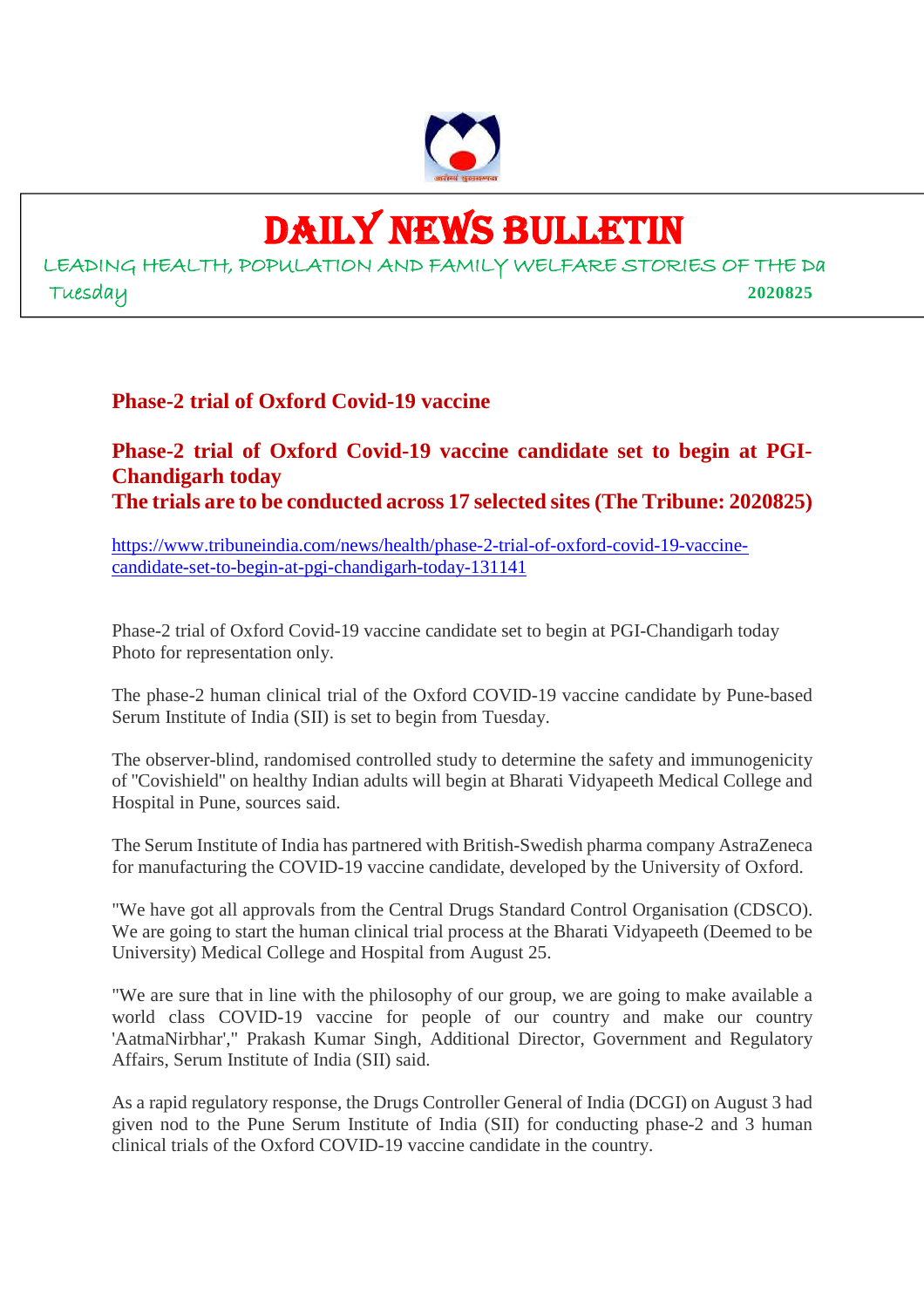The trials are to be conducted across 17 selected sites, including AIIMS Delhi, BJ Medical College in Pune, Rajendra Memorial Research Institute of Medical Sciences (RMRIMS) in Patna, Post-Graduate Institute of Medical Education and Research in Chandigarh, AIIMS-Jodhpur, Nehru Hospital in Gorakhpur, Andhra Medical College in Visakhapatnam and JSS Academy of Higher Education and Research in Mysore, SII sources had said.

Around 1,600 people aged above 18 years are likely to participate in the trials. To introduce the vaccine, SII, the world's largest vaccine maker by number of doses produced and sold, has signed an agreement to manufacture the potential vaccine developed by the Jenner Institute (Oxford University) in collaboration with British-Swedish pharma company AstraZeneca.

Initial results of the first two phases of trials of the vaccine conducted in five trial sites in the UK showed it has an acceptable safety profile and homologous boosting increased antibody responses, sources had said. PTI

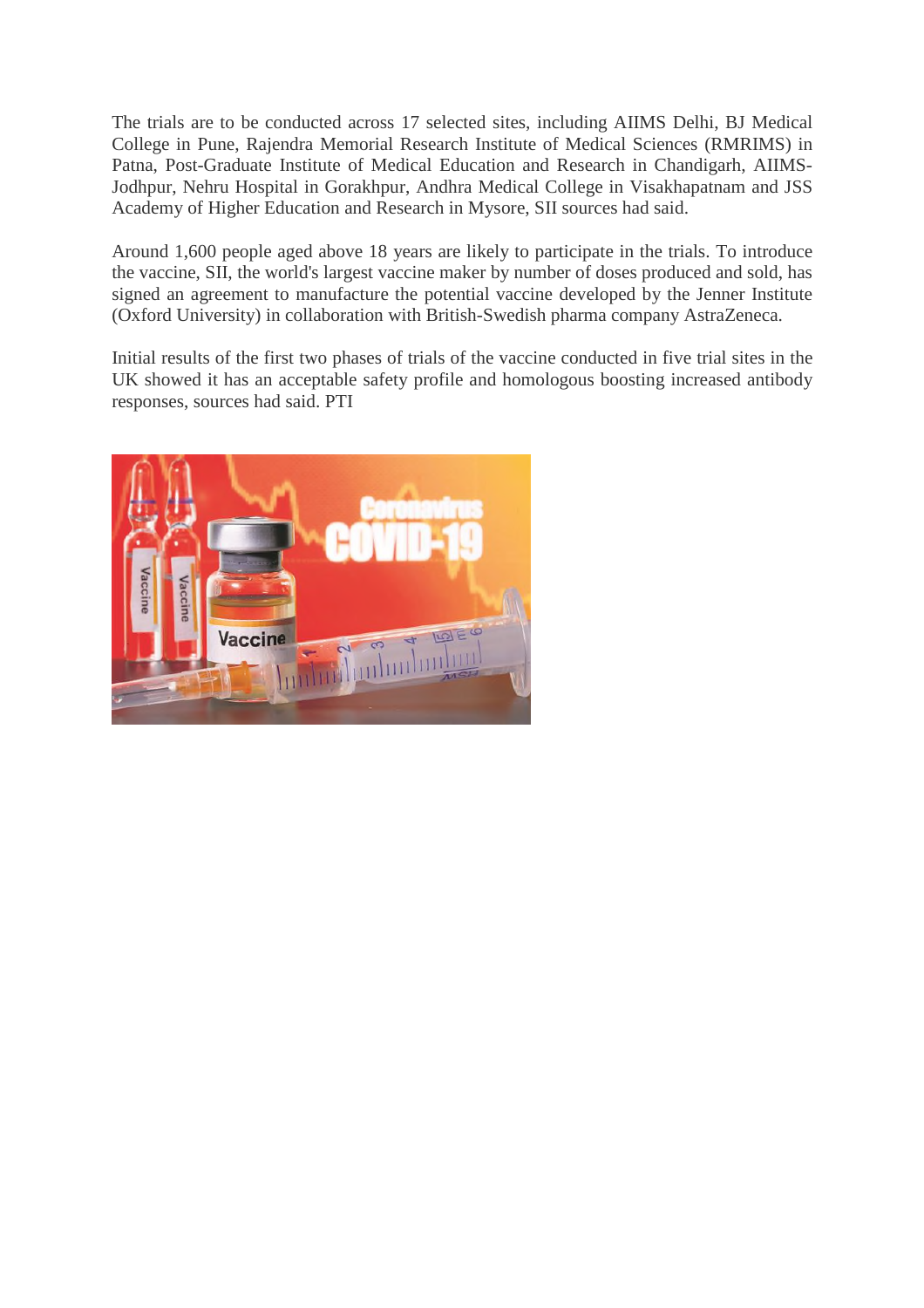## **WHO**

## **WHO: Children aged 6-to-11 should wear masks at times, too (The Tribune: 2020825)**

https://www.tribuneindia.com/news/health/who-children-aged-6-to-11-should-wear-masksat-times-too-130788

WHO: Children aged 6-to-11 should wear masks at times, too

Just as millions of children are heading back to school, the World Health Organization says those aged 6 to 11 should wear masks in some cases to help fight the spread of coronavirus.

The recommendations presented Monday follow the widespread belief that children under 12 are not considered as likely to propagate the virus as much as adults. Children in general face less severe virus symptoms than adults, with the elderly the most vulnerable to severe infection and death.

Now WHO says decisions about whether children aged 6 to 11 should wear masks should consider factors like whether COVID-19 transmission is widespread in the area where the child lives; the child's ability to safely use a mask; and adult supervision when taking the masks on or off.

"Luckily, the vast majority of children who are infected with the virus appear to have mild disease or asymptomatic infection, and that's good news," said Maria Van Kerkhove, technical chief of the UN health agency's emergencies programme.

She still cautioned that some children can develop severe cases of coronavirus and even die.

The shift comes as confirmed COVID-19 infections worldwide have surpassed 23 million and confirmed deaths have passed 809,000, according to a tally by Johns Hopkins University. Experts say the tally understates the true toll of the pandemic due to limited testing, missed mild cases and other factors.

The UN health agency for months trailed many governments in backing the widespread use of masks, a point not lost on critics, who said WHO was too slow to get on board with the benefits of general mask use.

WHO had expressed concern that people who put on masks might unwittingly spread the virus from an unclean hand to their face, and insisted that health-care providers needed masks first amid some shortages.

Since then, researchers have found that the virus can be transmitted through aerosols — tiny droplets emitted when people talk, laugh, sing or sneeze — and mask-wearing can cut down on the amount of virus that people are exposed to.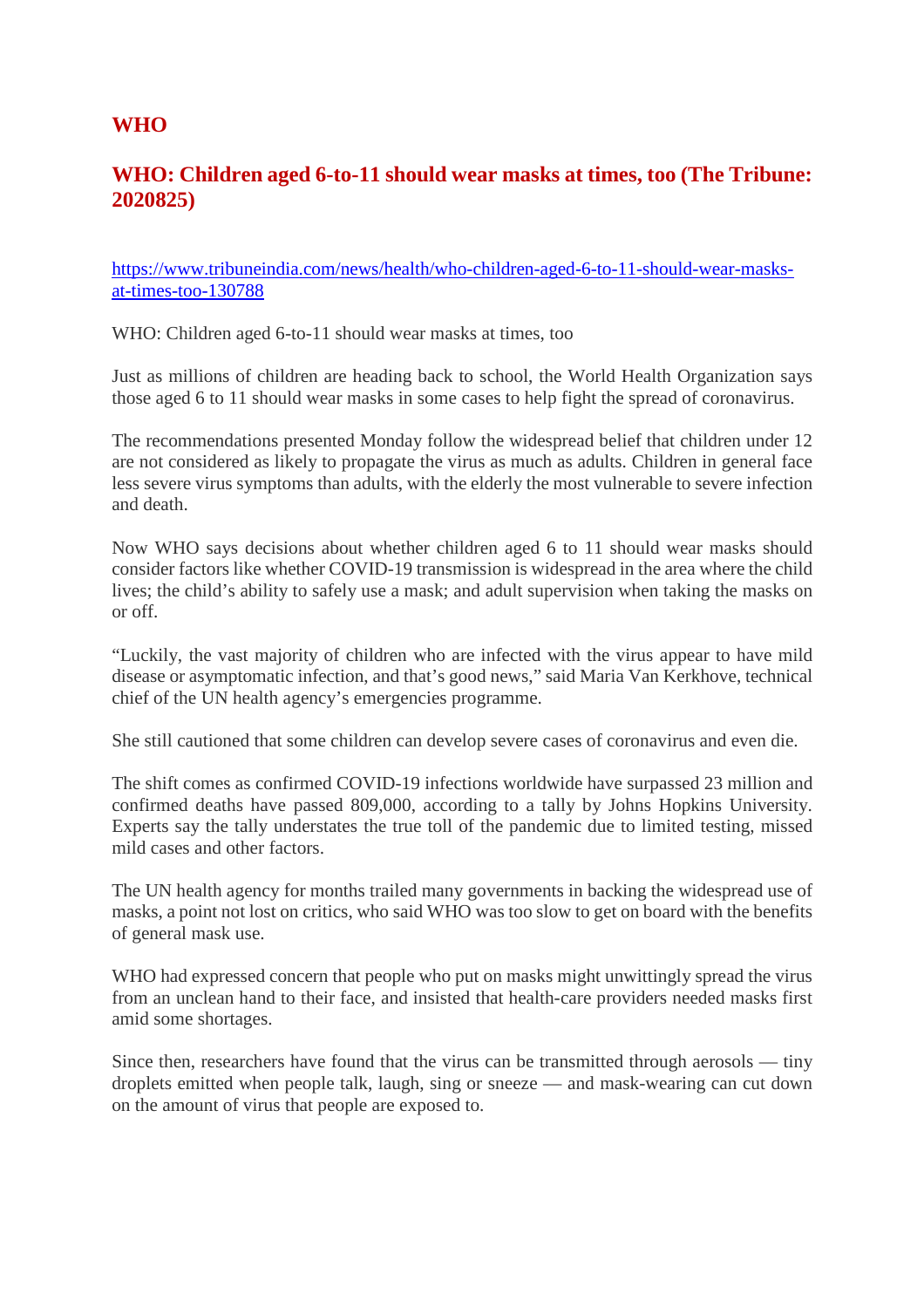Some policymakers, including public transport authorities in Europe and elsewhere, have set the bar for mask-wearing in crowded places like buses and trains at age 12 — with everyone older required to put them on.

Acknowledging gaps in both research and understanding of the virus, WHO said kids under age 6 should not wear masks, while those 12 to 18 should wear them just like adults should notably in cases where physical distancing cannot be ensured and in areas of high transmission.

WHO advises a "risk-based approach" for kids aged 6 to 11 that balances various factors.

"Everyone agrees how important it is that schools are operating safely," Van Kerkhove said. "We've outlined how that can be done in terms of physical distancing and hand hygiene stations, respiratory etiquette, the potential use of masks by either the workers or the children themselves."

WHO said the current evidence suggests virus cases reported from kids stemmed mostly from transmission within households and that "documented transmission among children and staff within educational settings is limited."

Parents, health officials and educators in countries around the world have been wrestling with the safety questions posed by having millions of children go back to school during a pandemic.

Over the weekend, Britain's top public health officials issued a joint statement saying that children were more likely be harmed by staying away from school than from being exposed to COVID-19.

They said children are less likely to catch COVID-19 than adults and have "an exceptionally low risk" of dying from the disease. By contrast, they said studies show that not going to school limits children's ability to succeed in life and may worsen physical and mental health problems.

"Very few, if any, children or teenagers will come to long-term harm from COVID-19 due solely to attending school," the medical officers said. "This has to be set against a certainty of long-term harm to many children and young people from not attending school."

The recommendations by WHO on Monday also noted lingering uncertainty about the effectiveness of transparent face shields, with WHO calling for more research into their use in response to COVID-19. AP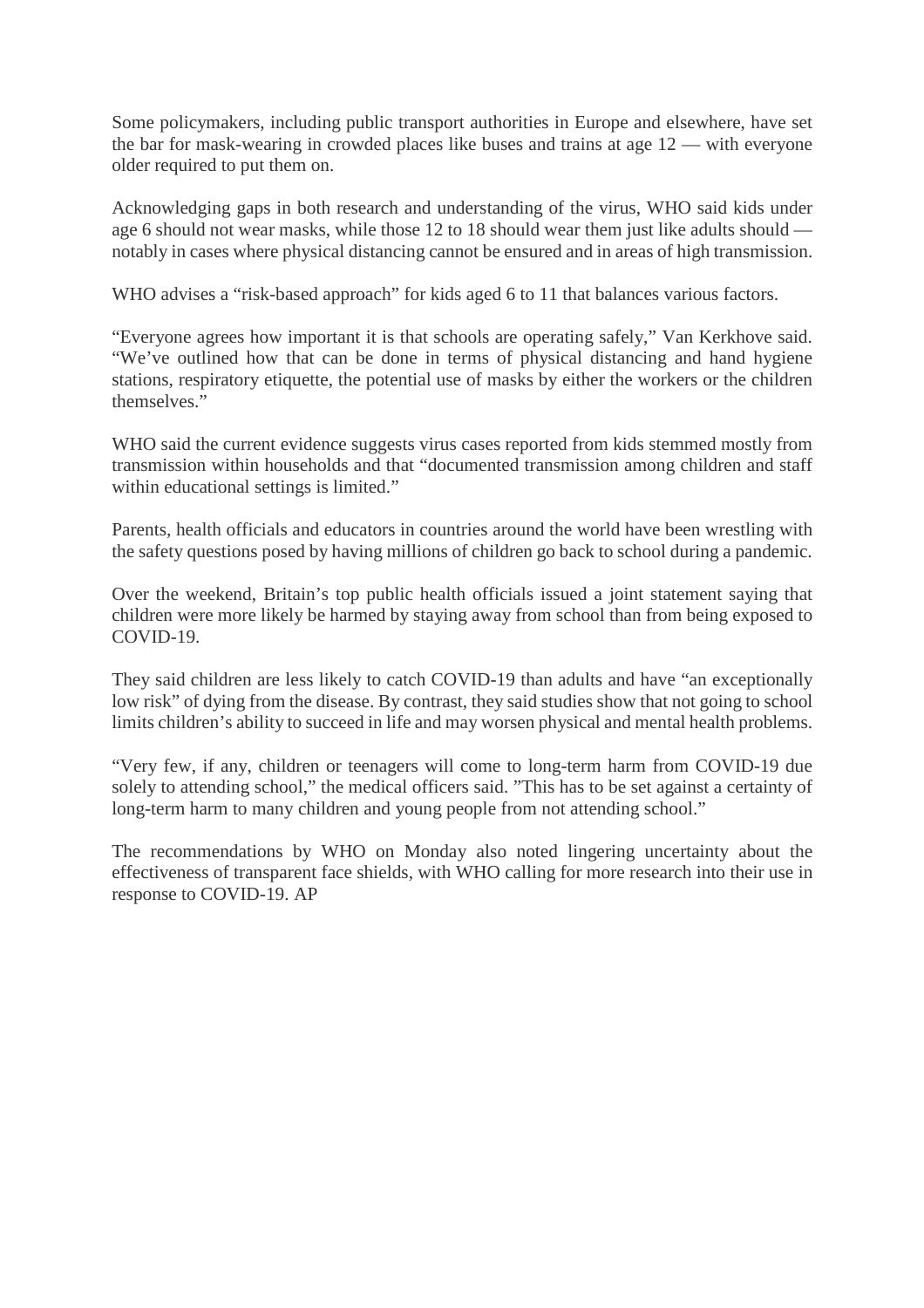## **Coronavirus re-infection**

## **Hong Kong researchers report first documented coronavirus re-infection (The Tribune: 2020825)**

The patient had appeared to be previously healthy, say researchers

https://www.tribuneindia.com/news/health/hong-kong-researchers-report-first-documentedcoronavirus-re-infection-130770

A Hong Kong man who recovered from COVID-19 was infected again four-and-a-half months later in the first documented instance of human re-infection, researchers at the University of Hong Kong said on Monday.

The findings indicate the disease, which has killed more than 8,00,000 people worldwide, may continue to spread amongst the global population despite herd immunity, they said.

The 33-year-old male was cleared of COVID-19 and discharged from a hospital in April, but tested positive again after returning from Spain via Britain on August 15.

The patient had appeared to be previously healthy, researchers said in the paper, which was accepted by the international medical journal Clinical Infectious Diseases.

He was found to have contracted a different coronavirus strain from the one he had previously contracted and remained asymptomatic for the second infection.

"The finding does not mean taking vaccines will be useless," Dr. Kai-Wang To, one of the leading authors of the paper, told Reuters.

"Immunity induced by vaccination can be different from those induced by natural infection," To said. " will need to wait for the results of the vaccine trials to see if how effective vaccines are."

World Health Organisation (WHO) epidemiologist Maria Van Kerkhove said on Monday that there was no need to jump to any conclusions in response to the Hong Kong case.

Instances of people discharged from hospitals and testing positive again for COVID-19 infection have been reported in mainland China. However, in those cases it was not clear whether they had contracted the virus again after full recovery -- as happened to the Hong Kong patient -- or still had the virus in their body from the initial infection.

The preliminary number of patients in China who tested positive again once being discharged from hospital was 5%-15%, Wang Guiqiang, an infectious disease specialist in China's expert group for COVID-19 treatment, said during a press briefing in May.

One explanation was that the virus still existed in the lungs of patients but was not detected in samples taken from upper parts of the respiratory tract, he said. Other possible causes were low sensitivity of tests and weak immunity that could lead to persistent positive results, he added.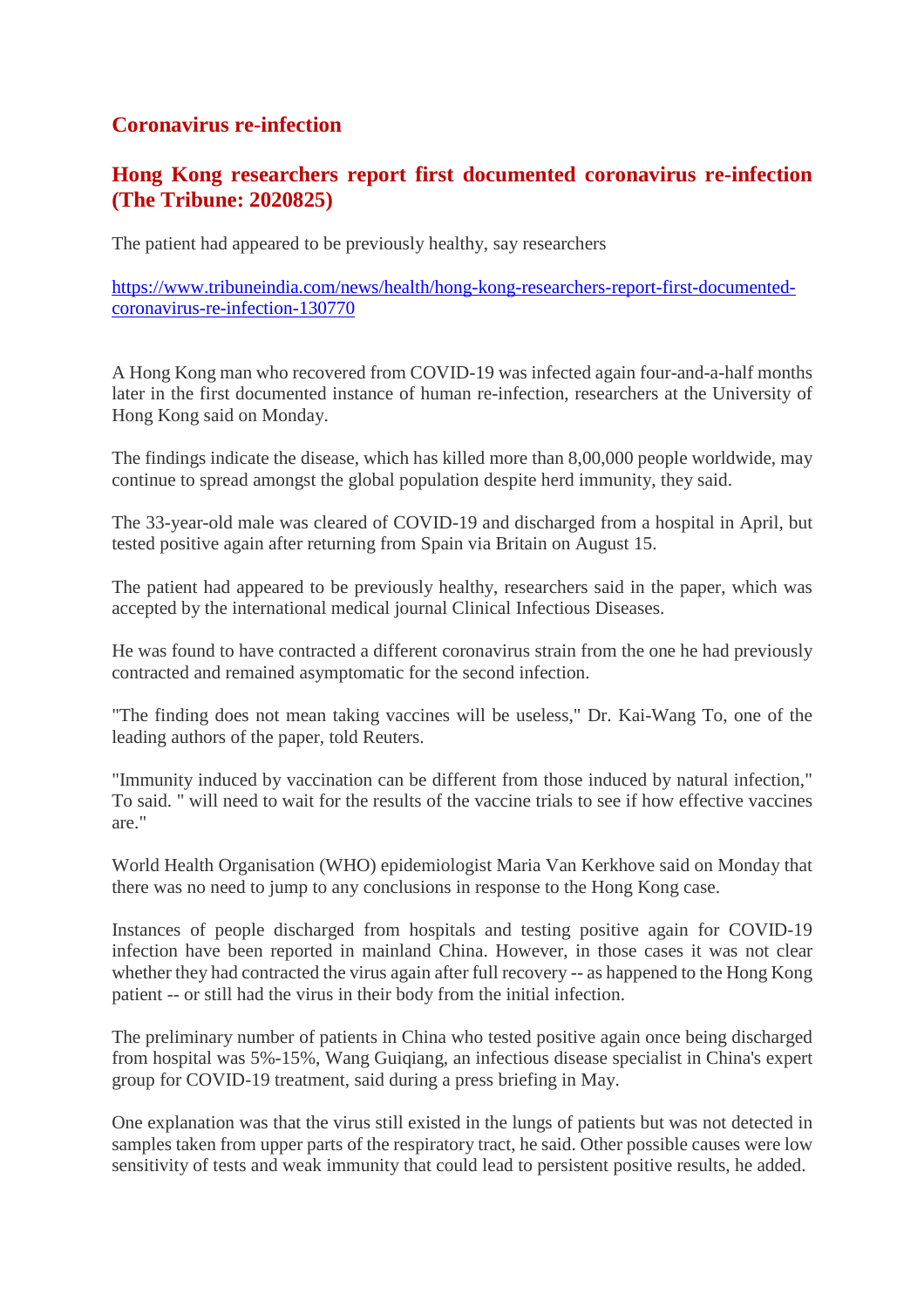Jeffrey Barrett, an expert and consultant with the COVID-19 Genome Project at Britain's Wellcome Sanger Institute, said in emailed comments to Reuters that it was very hard to make any strong inference from a single observation.

"Given the number of global infections to date, seeing one case of re-infection is not that surprising even if it is a very rare occurrence," he said. Reuters

## **COVID-19 is a multi-organ metabolic disease**

## **COVID-19 is a multi-organ metabolic disease, study finds (The Tribune: 2020825)**

https://www.tribuneindia.com/news/health/covid-19-is-a-multi-organ-metabolic-diseasestudy-finds-130701



Scientists have developed a predictive metabolic model for COVID-19 infection that shows multi-organ effects of the disease.

Researchers from Murdoch University in Australia and the University of Cambridge in the UK collected blood plasma specimens from a group of COVID-19 positive patients.

They matched them with the samples of a control group of healthy age and body mass matched participants to determine the key metabolic differences between the groups.

The samples revealed a profound biological fingerprint of the disease that includes elements of liver dysfunction, dyslipidaemia, diabetes, and coronary heart disease risk, the researchers said.

These have all been found to be related to the long-term effects in patients that were affected by the original SARS virus, they said.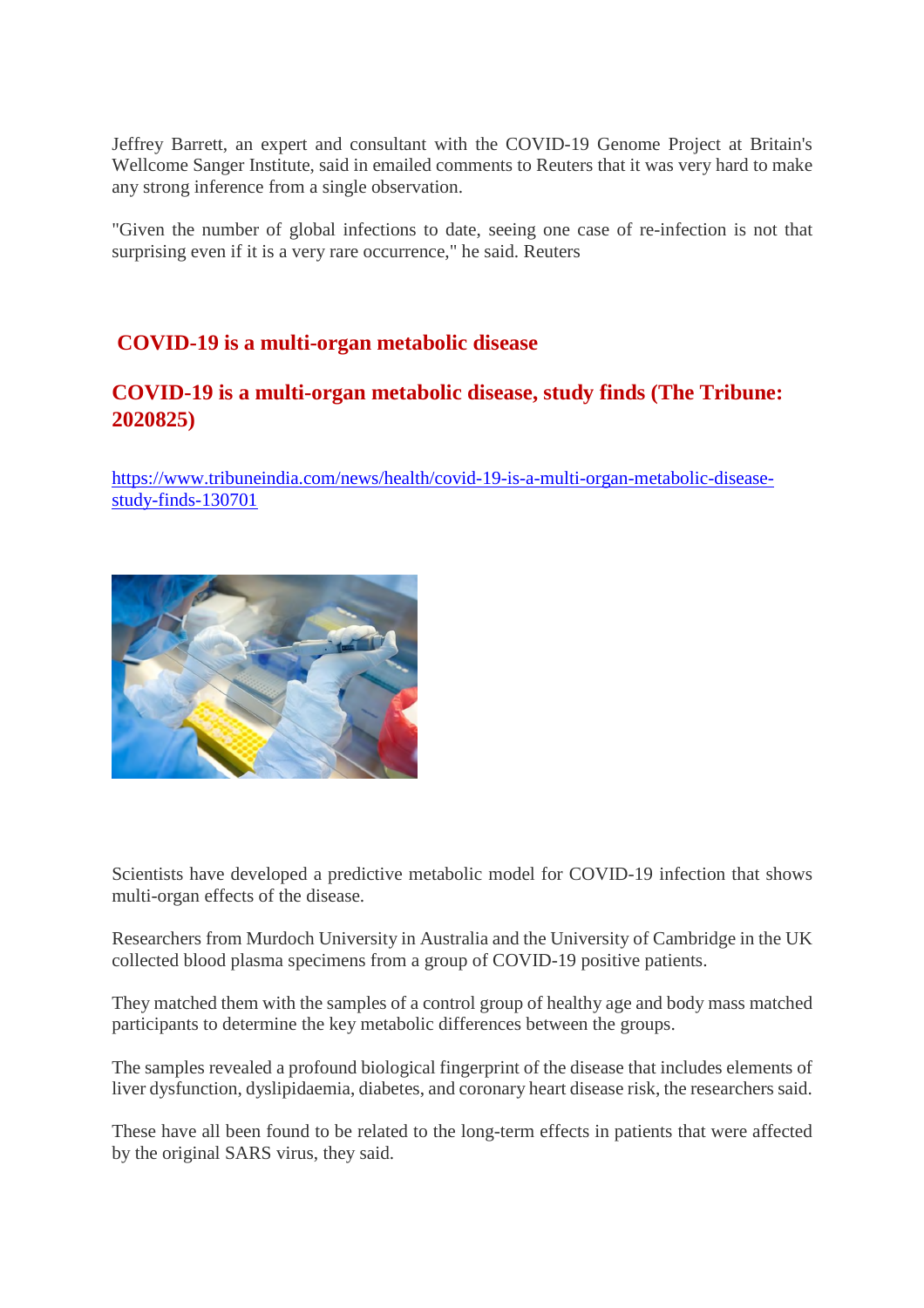These fingerprints mark systemic changes in biochemistry and are irrespective of the time of collection during the active disease process and independent of the overall severity of respiratory symptoms, according to the researchers.

"Perhaps the most important observation is that the disease involves multiple organs and the majority of the patients show signs of newly presenting diabetes and liver damage irrespective of the severity of the lung symptoms," said Professor Jeremy Nicholson from Murdoch University.

"Many of the metabolic features that we pick up are not part of routine clinical chemical testing, and this has immediate patient management implications because these morbidities might be occurring under the radar of the current testing paradigms as they can be quite subtle," said Nicholson.

The researchers said these emergent pathologies need to be managed at the same time as the acute respiratory problems to optimise patient recovery.

"What we do not know is how persistent these symptoms are or whether they change long terms disease risks for recovered patients," Nicholson said. PTI

## **Covid-19: What you need to know today (Hindustan Times: 2020825)**

#### https://epaper.hindustantimes.com/Home/ArticleView

Do we know enough about the strains of the Sars-CoV2 virus in India? How many strains are there? Is there one dominant strain? Are there multiple strains?

Last week, Malaysia claimed to have discovered a strain that was "10 times more infectious" and "easily spread by a superspreader", but as researchers around the world were quick to point out, while this strain might have been new to that country, it was the predominant strain in most parts of the world even as far back as March and April (including in Europe). Called the G clade (a biological term meaning descendants of a common ancestor), this strain is the dominant strain in India. And it is, unfortunately, a virulent one, which could perhaps explain the virus's run through the country; India ended Monday with 3.16 million cases of Covid-19, of which 762,051were active. It saw 58,532 deaths till Monday night.

Around the same time the Malaysian authorities made their claim – resulting in sensational headlines around the world – researchers in Singapore wrote in a study published in The Lancet that a variant of Sars-CoV2 with some of its DNA missing actually caused a milder infection than the other strain. In a small study, it was found that people in whom this strain was found did not require either oxygen support or to be put on the ventilator.

Compared to many other viruses, Sars-CoV2 has stayed relatively stable – and that is both a good thing and a bad thing. It is good because it means vaccines currently under development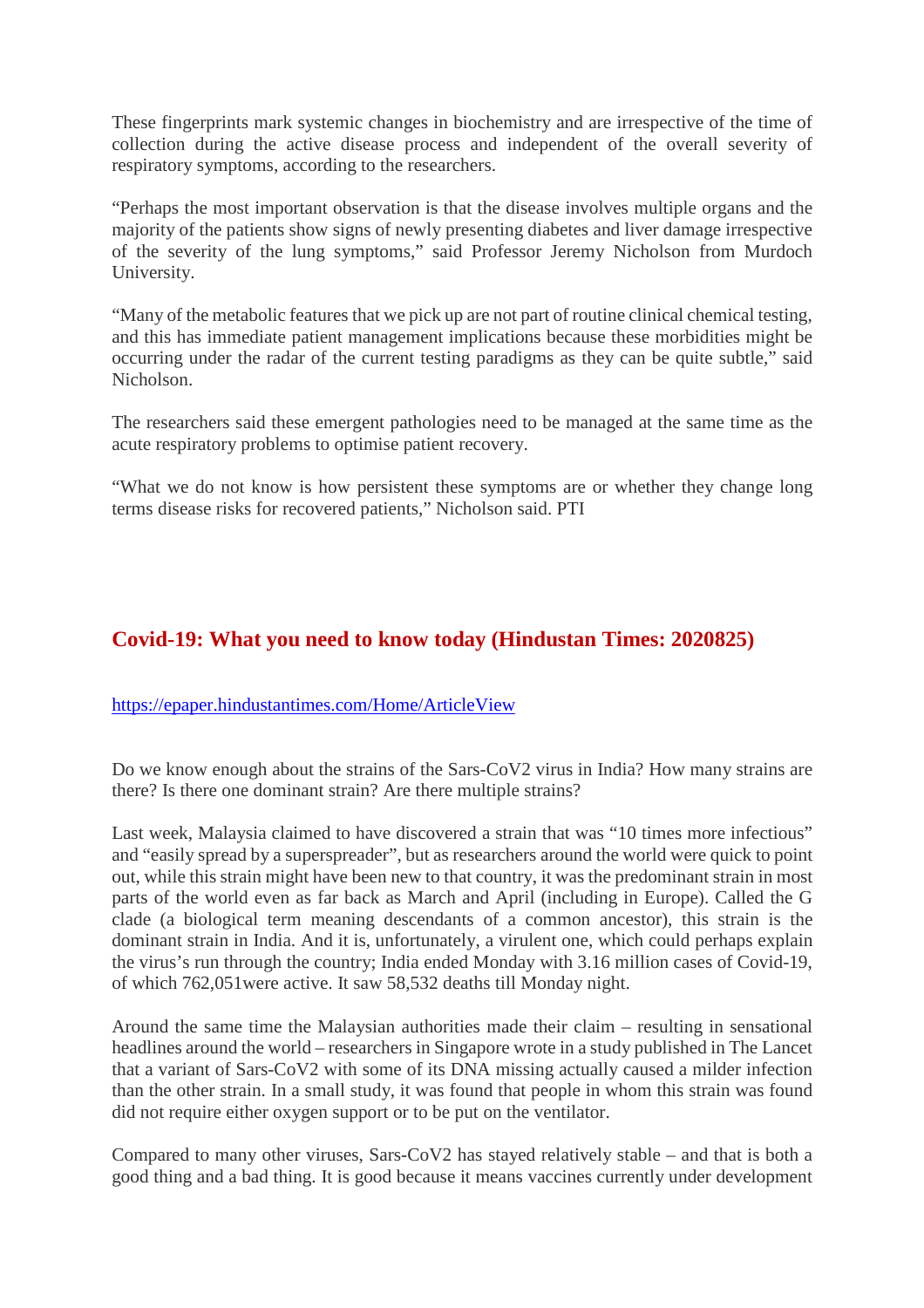have a high chance of succeeding. It is a bad thing because there were hopes during the initial weeks of the pandemic that, like some viruses do, Sars-CoV2 would mutate into an unviable strain and taper off.

The ability of viruses to mutate is one reason why some experts are worried about Russia's Sputnik-V vaccine, which hasn't undergone the kind of rigorous tests any such vaccine should – an ineffective vaccine may, far from proving to be a cure, merely cause the virus to mutate, perhaps into something far more dangerous.

Not that Sars-CoV2 in its current form is benign. Around the world, researchers and doctors no longer see Covid-19 as a respiratory disease – it affects everything from the kidneys to the brain – and are beginning, especially as they set out to answer questions about long-Covid, to believe that it could be much more. Long-Covid refers to the sometimes debilitating and longdrawn-out fallout of Covid-19 that some patients suffer – sometimes even without being seriously ill. Those trying to find out more about long-Covid believe that one explanation for it could be that Covid-19 affects at least some patients the same way an autoimmune disorder does. An autoimmune disease is simply one where the immune system attacks the host (or an organ of the host), or one where it weakens the body's response to infections. While this (accepting Covid-19 as an autoimmune disease) could explain some things, more research is needed before it can be classified as such.

Interestingly, one of the most promising lines of treatment for autoimmune diseases involves the use of monoclonal antibodies (called so because the antibodies are all made up of identical cells, each of which is cloned from the same parent). Several companies (Regeneron Pharmaceuticals, Eli Lilly) are testing monoclonal antibodies for Covid-19. HT's health editor Sanchita Sharma has been writing about them from early July, from around the time Regeneron's monoclonal antibody REGN-COV2 entered Phase 3 trials. Scientists believe that the use of monoclonal antibodies early on in the treatment of Covid-19 could save more lives.

Another treatment for autoimmune diseases involves the use of interferons – proteins released by the body's immune system and which provoke, regulate, or amplify the response to pathogens. And companies are experimenting with interferons, too, in the treatment of Covid-19. A study reported in July, and conducted by the University of Southampton and a company Synairgen, showed that an inhaled interferon helped Covid-19 patients recover faster.

A vaccine is necessary and important, but we'd do well to keep track of the work being done on interferons and monoclonal antibodies.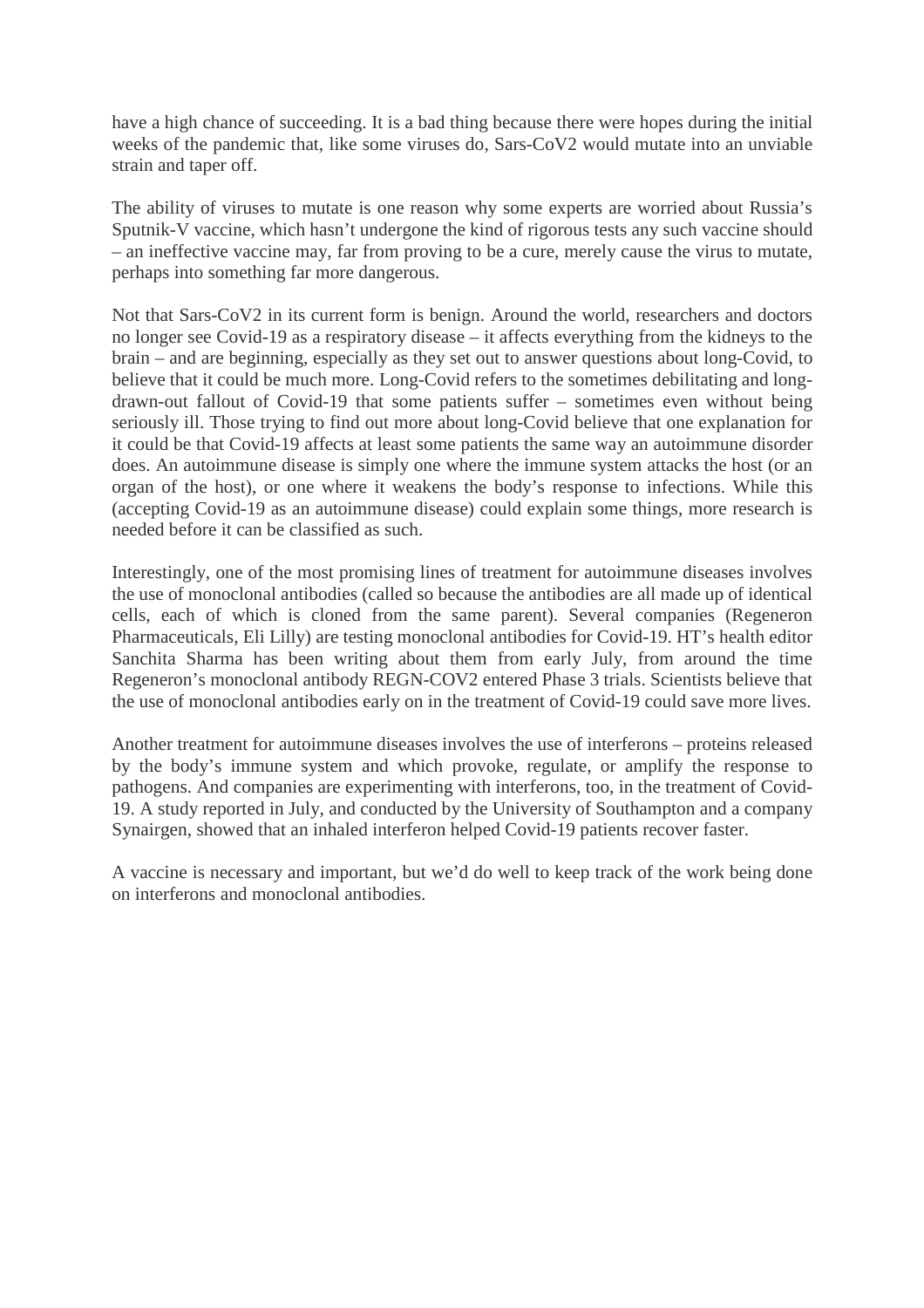**Covid danger - RESPIRATORY:**

**Covid danger: Effects may linger long after recoveryNOT JUST RESPIRATORY: Autoimmune, neurological, cardio problems dog cured patients (Hindustan Times: 2020825)**

https://epaper.hindustantimes.com/Home/ArticleView



Clinicians the world over are increasingly treating Covid-19 as more than a respiratory disease, with patients reporting neurological, autoimmune and cardiovascular symptoms that can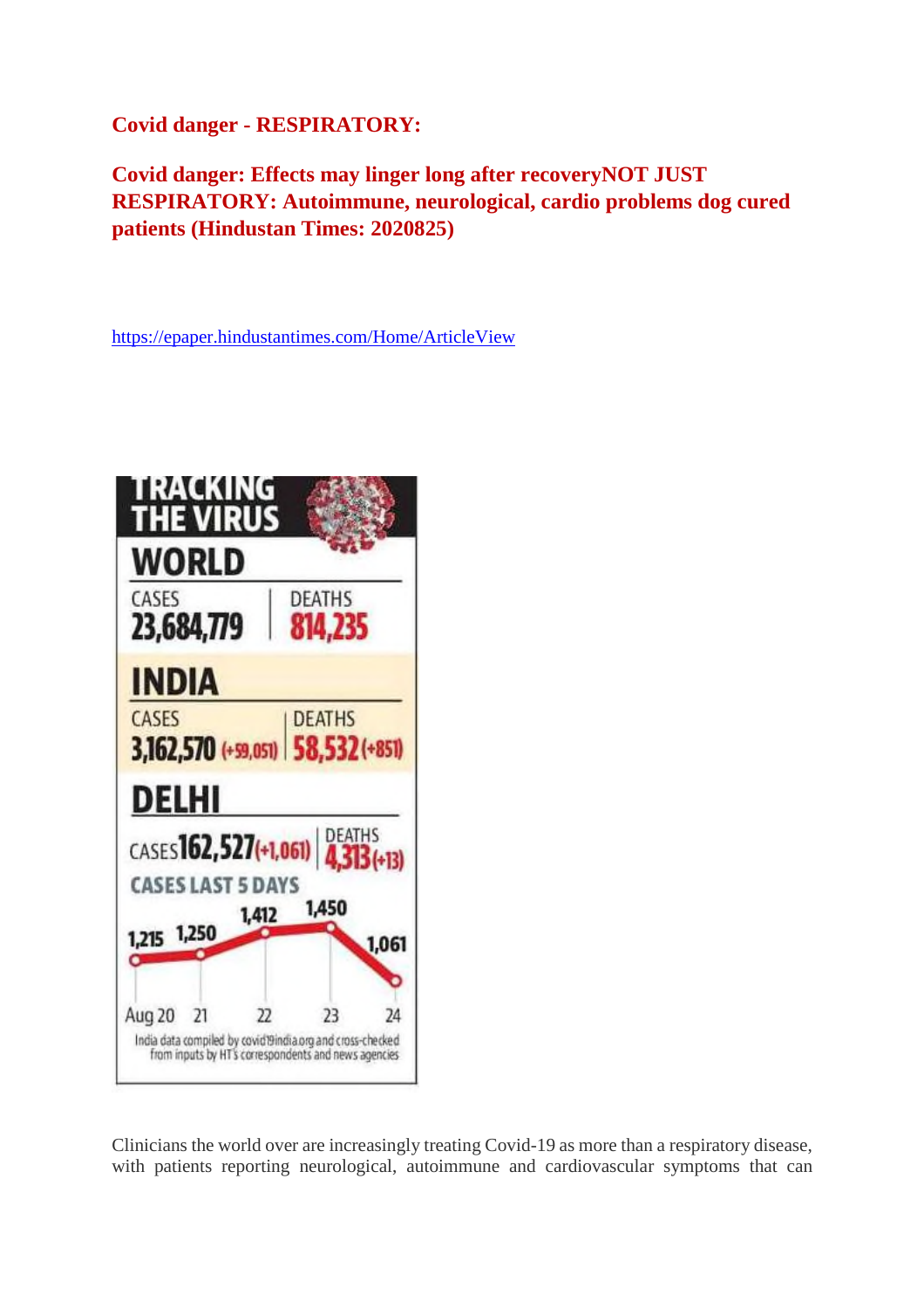manifest as strokes, heart attacks, multisystem inflammatory syndrome, cytokine storm, loss of taste and smell, and fatigue that may occur and last for weeks after recovery.

Close to eight months since the disease first came to light, and after 23.7 millions infections and 814,000 deaths across the world, the range of effects the Sars-Cov2 has had on people adds to the volume of many unknowns about a virus that has caused the first pandemic in a century.

"Around 50% patients have residual symptoms post recovery, which range from fatigue and weakness to breathlessness that requires oxygenation at home even after testing negative for Covid-19. In some people, the symptoms can persist for weeks," said Dr Rajesh Chawla, senior pulmonologist and critical care specialist at Indraprastha Apollo Hospitals in Delhi, where he has been treating Covid-19 patients since the hospital established isolation wards on March 26.

One of his patients is Achal Jain, 53, who has been experiencing breathlessness, exhaustion and headaches since he recovered from Covid-19 four months ago. "Four people from our family were hospitalised with coronavirus in April after we contracted it from a migrant camp where we went to feed the hungry. We all recovered, but I still feel tired and have trouble sleeping, even though I did not need ICU admission," said Jain, a businessman who lives in Yamuna Vihar in north-east Delhi.

#### **Long Covid**

While there is no peer-reviewed data on such long Covid, a survey of 1,567 people on Facebook page called Survivors Corps showed long-term symptoms stretched from extreme fatigue to difficulty focusing and moving. While all long-haulers suffered from fatigue, more than half had difficulty breathing, concentrating, exercising and sleeping, while at least 40% had anxiety, memory problems and dizziness.

A study of 110 patients treated for Covid in a hospital in Bristol, UK, found 75% were experiencing at least one symptoms three months after recovery, with breathlessness, fatigue and muscle ache reported by 81 patients long after being diagnosed free of disease.

These symptoms overlap with those of patients with chronic fatigue syndrome (myalgic encephalomyelitis), which is a disease of unknown etiology.

"Although a causal link between Sars-CoV2 and the appearance of autoimmune and autoinflammatory diseases has not yet been firmly established, it is suggested by the temporal association with the current Covid-19 pandemic and the history of exposure of affected patients to Sars-CoV2," according to a study in the scientific journal, Nature Reviews Rheumatology, on June 4.

#### **Immune threat**

Emerging reports show Sars-CoV2 infection is followed by various autoimmune and autoinflammatory diseases, including multisystem inflammatory syndrome in children. "Early diagnosis of Covid-19-linked autoimmune and auto-inflammatory diseases, and prompt initiation of therapy, is crucial for successful recovery and preventing end-organ damage and fatality," said the Nature study, which suggested that Sars-CoV2 could act as a direct trigger of autoimmune and/or auto-inflammatory conditions either by molecular mimicry or some other, unknown mechanisms.

"When Sars-Cov2 attaches to the spike protein ACE-2, it activates the cytokine release syndrome that activates immune cells to increase inflammation. The pro-inflammation cytokines include IL-1, IL-6 and IL-10. The chief among them is IL-6 that causes direct damage to cells and triggers other cells to release cytokines, leading to damage to all organs with ACE-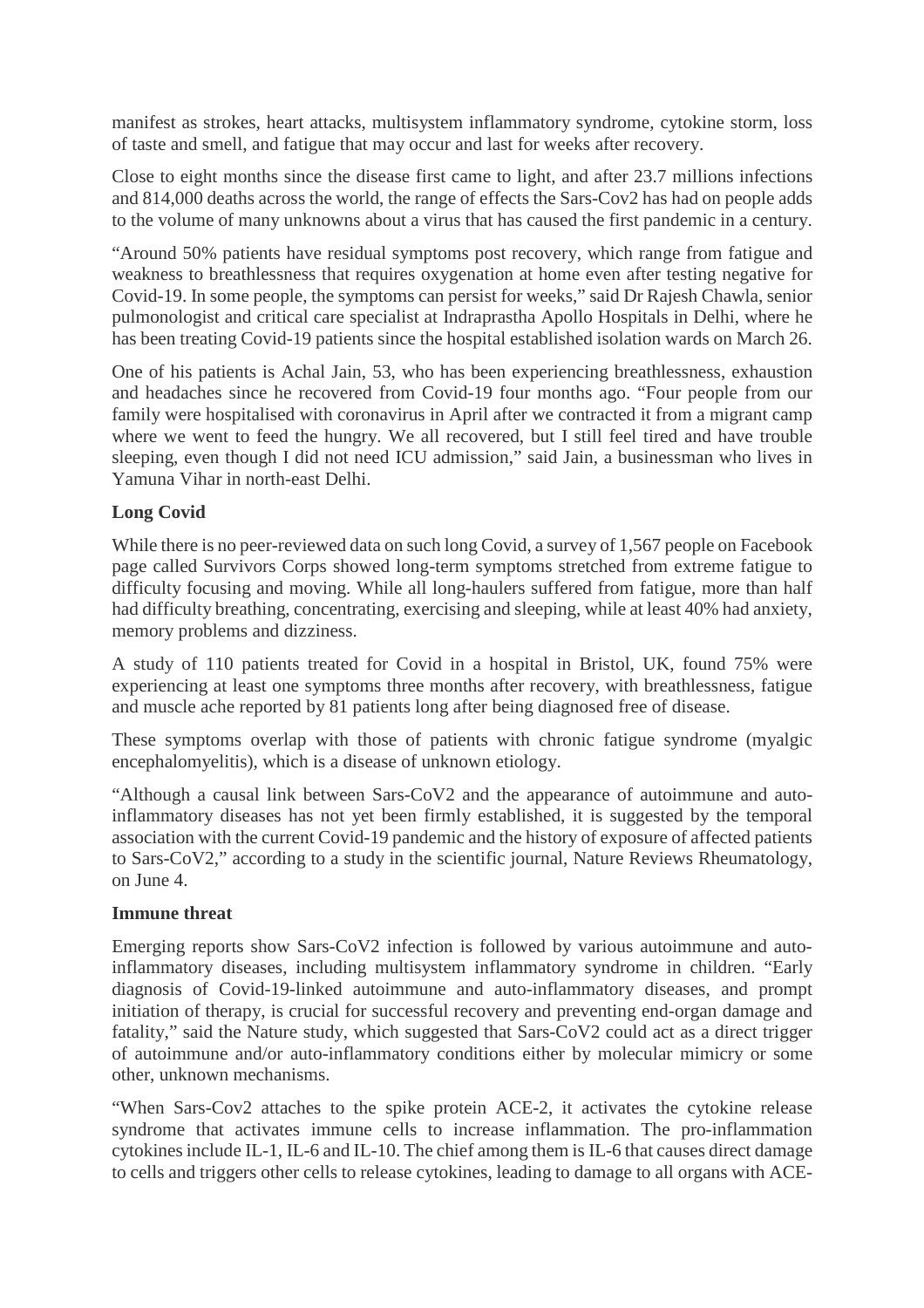2, which include the lungs, heart, blood vessels, kidneys, liver and gastrointestinal tract," said Arvinder S Soin, chairman of the Medanta Liver Transplant Institute, Medanta-The Medicity, Gurugram.

"IL-6 has been implicated in triggering a cytokine story and in the pathogenesis of myocarditis, which explains why drugs that block IL-6 like the steroid dexamethasone and monoclonal antibodies tocilizumab and sarilumab benefit patents with Covid-19," added Dr Soin, who is the national lead of the Indian multi-centre trial on Tocilizumab (a drug used to treat autoimmune conditions) in moderate and severe Covid-19.

#### **Blood vessel trouble**

Heart attacks and stroke after recovery have also been reported in otherwise healthy patients. Heart images of people taken 10 weeks after Covid-19 infection found 78 of 100 had cardiac involvement, and 60% had ongoing myocardial inflammation, which was independent of preexisting conditions, severity and course of the illness, and the time from the original diagnosis, according to a study published on July 27 in the journal JAMA Cardiology.

"A study of patients in Wuhan, China, found 5% experienced stroke. Neurological symptoms were seen in 36.4% of patients, but were more common in patients with severe disease according to respiratory status, which included stroke, impaired consciousness and muscle injury," said Dr Pushpendra Renjen, senior neurologist, Apollo Hospital. The study was reported in JAMA Neurology in April.

"The disease is just eight months old, and though we are learning with each passing day, it will take years to fully understand the long-term effects of Covid-19," added Dr Renjen.

#### **Way forward**

With long Covid increasingly being reported in patients in India, the Union health ministry has begun formulating guidelines on the management of post-recovery long-haul complications. "A section of recovered patients experience respiratory or heart-related issues, renal or liver complications, or even ophthalmological side effects. A joint monitoring group chaired by director general health services (Dr Rajiv Garg) is studying data from Covid-19 hospitals across India to draft guidelines on the long-term care required," said Union health secretary Rajesh Bhushan.

People with long Covid met World Health Organisation (WHO) director general Dr Adhanom G Tedros on Friday. "These patients want three things: recognition, rehabilitation and research. Recognition of their disease, appropriate rehabilitation services, and more research to be done into the long-term effects of this new illness. We still know relatively little about the long-term effects," said Dr Tedros, in a statement.

"My message to these patients was... we are committed to working with countries to ensure you receive the services you need, and to advancing research to serve you better," he said.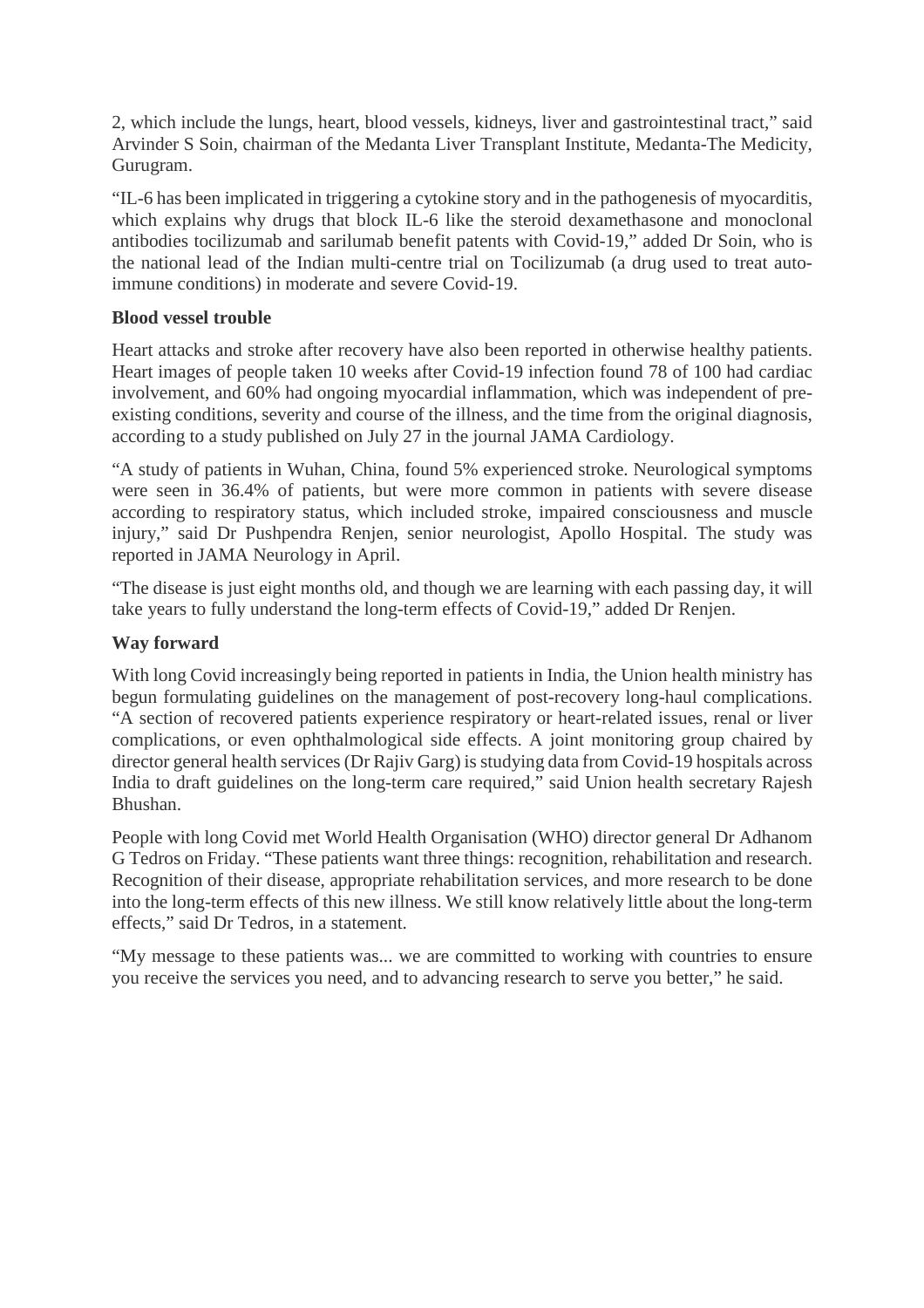## **Vaccine (The Asian Age: 2020825)**

http://onlineepaper.asianage.com/articledetailpage.aspx?id=15061341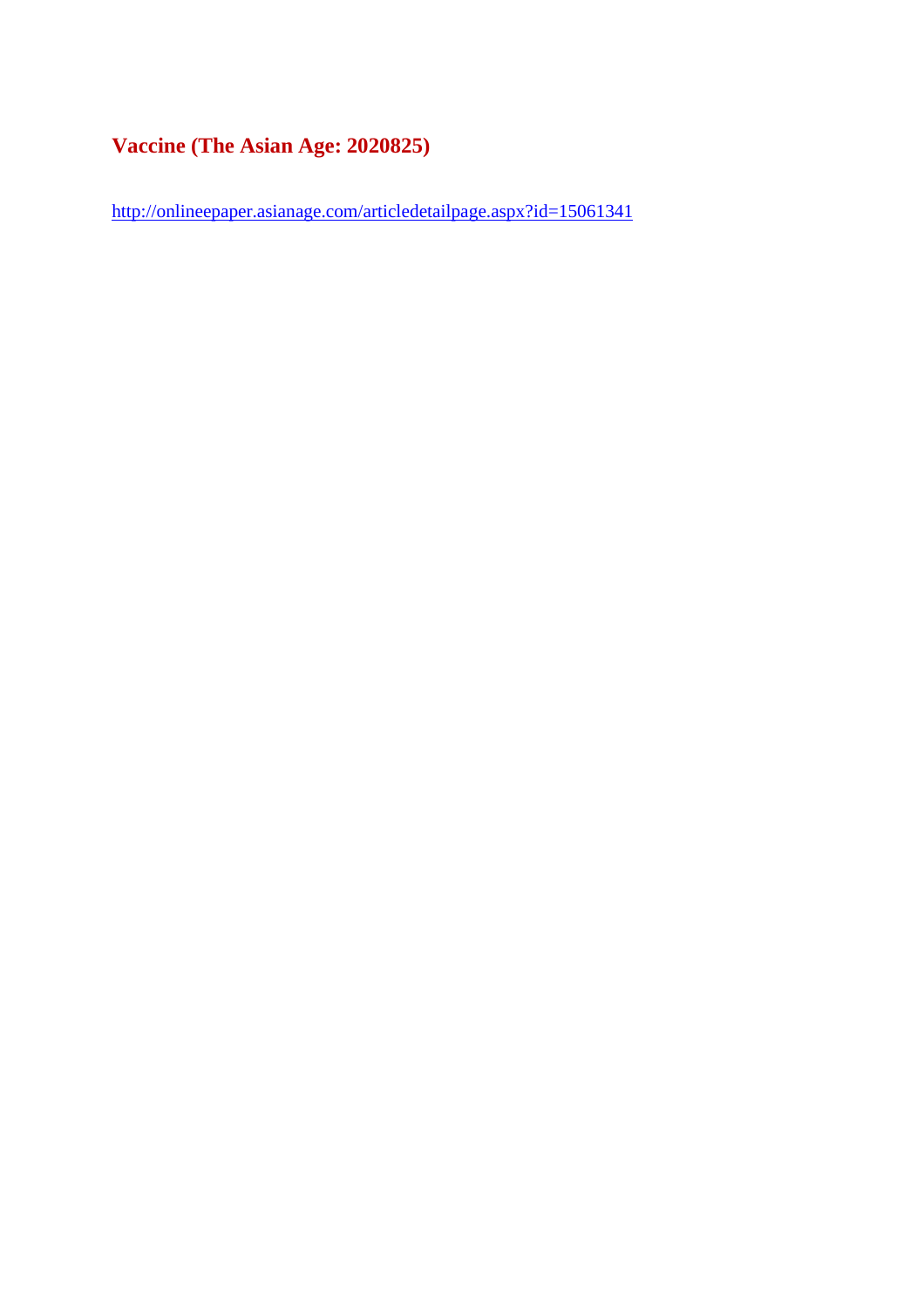# **THE ASIAN AGE**

## **25 AUGUST 2020**

# Letter a wake-up call to Congress on its future

the serious issues and concerns raised in a letter by a galaxy of senior Congress leaders, including several former Union ministers and former CMs, to Mrs Sonia Gandhi earlier this month are far-reaching, and how the party handles it will be crucial not only to its own future but to the state of our polity. While Mrs Gandhi was quick to call a meeting of the CWC to discuss the matter on Monday, the questions it raised are too wide-ranging to be resolved at one meeting.

The letter flagged the sense of drift in the party that many raised of late, and sought a "full-time" and "effective" leadership that will be "visible" and "active". To an extent this could be seen as criticism of Mrs Gandhi's stewardship for the past 12 months as interim president. But it would be wrong to regard her as its target -- Mrs Gandhi is hugely respected by all sections of the Congress -- and the letter's primary aim might have been to deter any attempt to reinstall her son Rahul as Congress president, interim or otherwise. Mr Gandhi's two-year term as chief wasn't a great success, though he did lead it to a string of Assembly victories, before presiding over the Congress' second successive Lok Sabha debacle in mid-2019, after which he swiftly resigned. Many Congressmen are unhappy that though not having any formal role, he plays an active role behind the scenes and takes decisions that "create confusion". Many are upset that he doesn't listen to them or they don't have any access to him.

It's undeniable that the Gandhis - Sonia, Rahul and Priyanka -- are the Congress' only nationally recognisable figures. All others are identified with a state or region. That gives them a unique standing. But that said, the Congress must also accept that if the Gandhis – for whatever reason want to pass on the mantle, India's only national Opposition party must make other arrangements. If it showed wisdom, it would be a huge mistake to treat the letter's signatories as dissenters or rebels -- let alone accuse them of playing the BJP's game. Most have served the Congress for decades, many all their lives. It would do well to treat the letter as a wakeup call, on how to revitalise India's grand old party so it can take on the BJP as well as several regional rivals.

Six years after it lost power to the Narendra Modi-led BJP, and again last year, the Congress failed to make any honest introspection on the reasons for successive defeats. Any problem cannot be tackled until one acknowledges it in the first place, but the Congress prefers to brush all inconvenient truths under the carpet. That is no solution. In any democracy, dissent, discussion and debate only strengthens a party, not weakens it. Congress leaders could look towards America's Democratic Party, for<br>instance, on how widely divergent views, freely expressed, built a stronger organisation to focus on the removal of Donald Trump. In India, the issues are many – the government's handling of the economy, the pandemic, the Chinese intrusion, what stand to take on the Ram Mandir which the party should discuss in depth before taking on the BJP. A stronger Congress means a stronger Opposition, which is vitally needed in India so that a government with a sweeping parliamentary majority can be kept in check.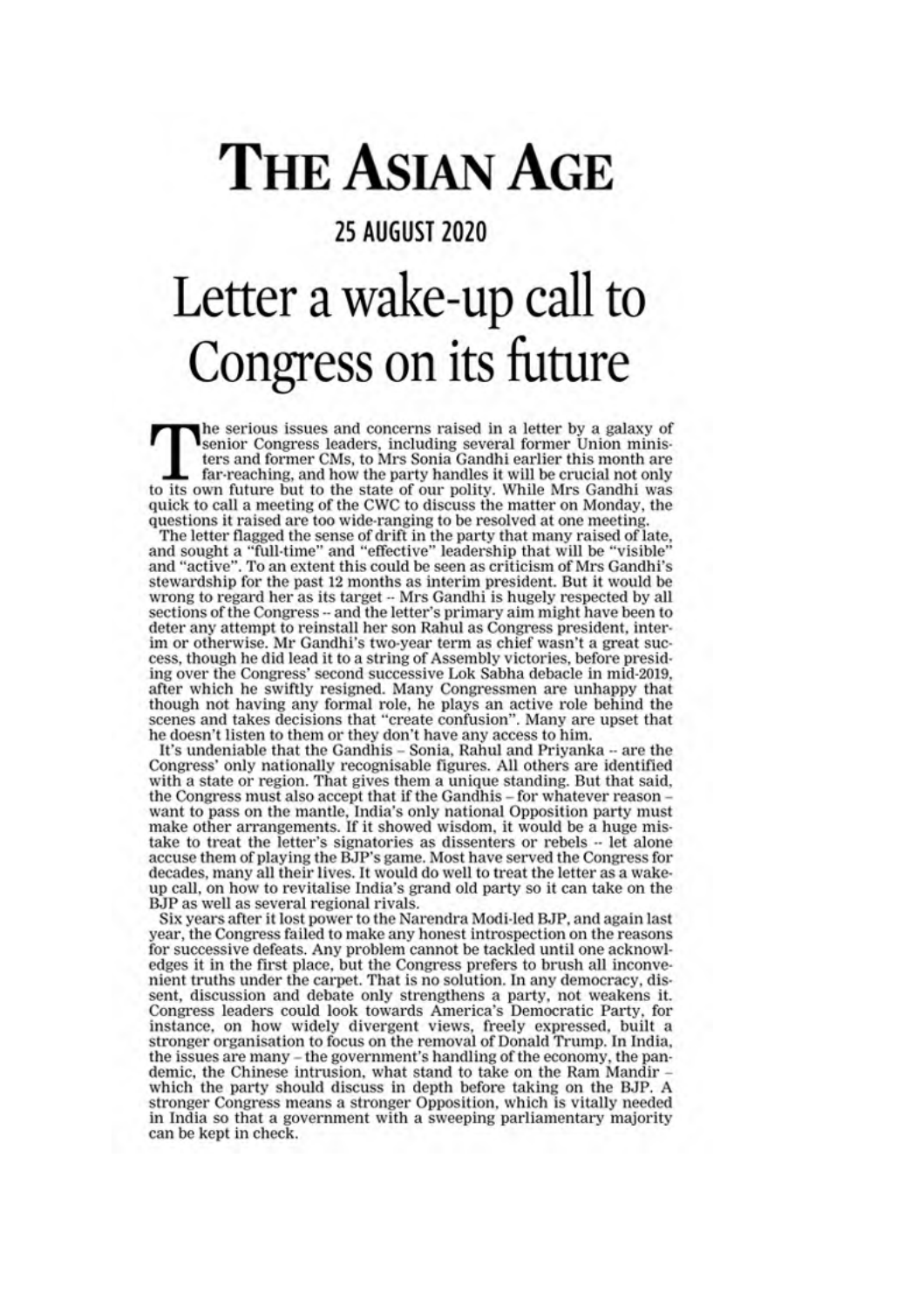## **Coronavirus**

## **Coronavirus | Prompt identification, isolation, efficient treatment lead to declining mortality rate in India: Ministry (The Hindu: 2020825)**

https://www.thehindu.com/sci-tech/health/coronavirus-prompt-identification-isolationefficient-treatment-lead-to-declining-mortality-rate-in-india-ministry/article32429723.ece

The number of people recuperating from COVID-19 has crossed 23 lakh pushing the recovery rate to over 75%. India's coronavirus (COVID-19) tests per million rose sharply to 26,016 as cumulative tests surged to 3.59 crore, the Health Ministry said on Monday

## **Mann Mela,**

## **Mann Mela, a digital museum for your mental health (The Hindu: 2020825)**

https://www.thehindu.com/sci-tech/health/mann-mela-a-digital-and-travelling-mental-healthmuseum/article32429428.ece

Mann Mela, a digital and travelling mental health museum shares first-person stories of trauma, self-acceptance, recovery and growth

It is Persepolis in colour and set in India — Imphal to Mumbai. Sadam Hanjabam has made a quasi-graphic novel of his journey in self-acceptance, from rising out of a mental health crisis to establishing Ya\_All , a youth and queer-led and -focussed organisation in the North-eastern region of India.

## **Intensive lifestyle**

## **Study reveals intensive lifestyle intervention focused on weight loss lowers obesity-related cancer risk (New Kerala: 2020825)**

https://www.newkerala.com/news/2020/149970.htm

An intensive lifestyle intervention (ILI) aimed at weight loss lowered incidence of obesityrelated cancers in adults with overweight or obesity and type 2 diabetes, according to a study.

The study was published online in Obesity, the flagship journal of The Obesity Society. This study is the only randomised clinical trial that has examined long-term cancer outcomes in an ILI focused on weight loss.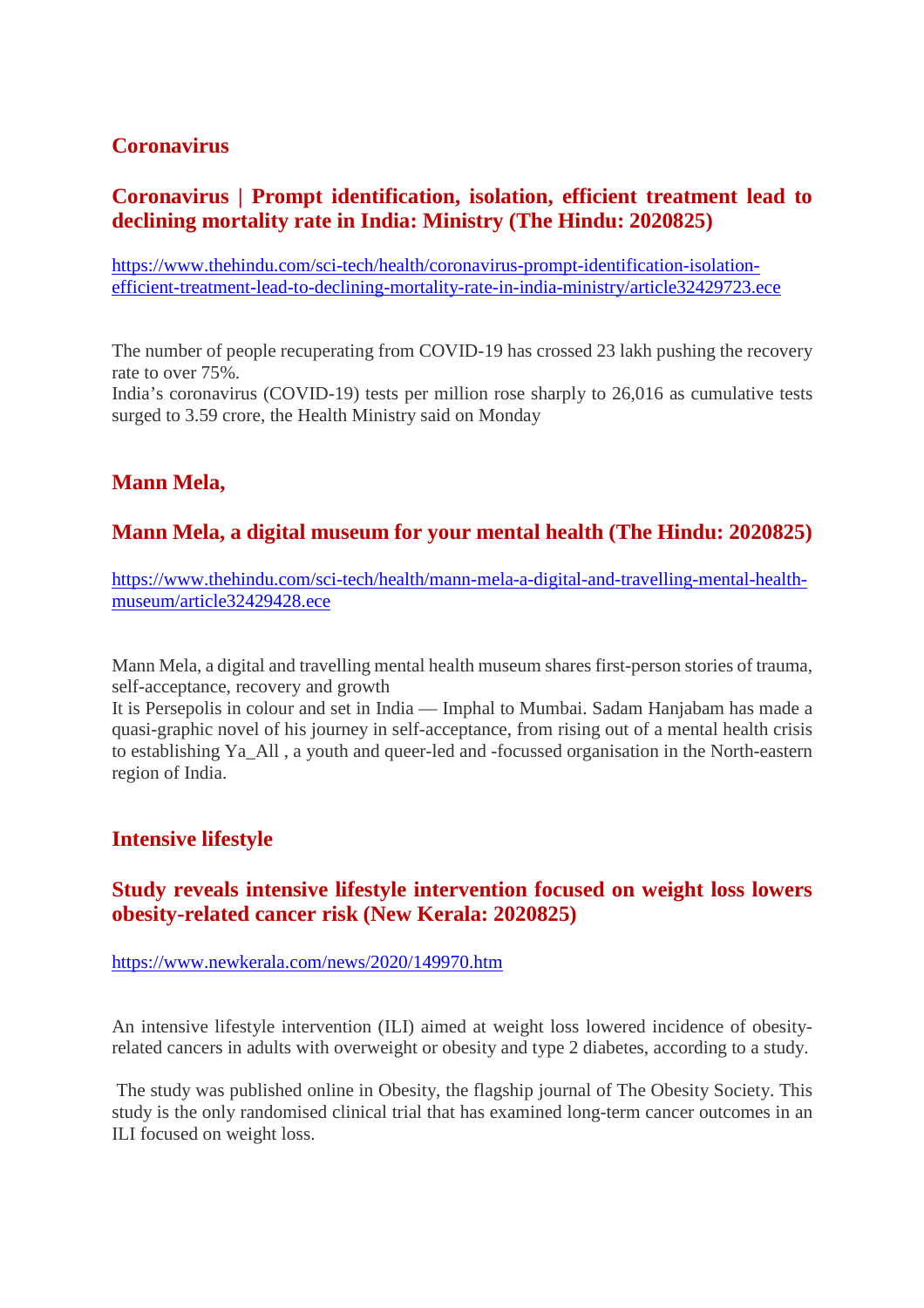Previous observational studies have shown obesity is associated with increased risk of some cancers, but there was no evidence from clinical trials to date that have evaluated whether ILI for weight loss can reduce the risk of cancer.

"Healthcare providers should be encouraged to provide such counseling or refer patients with obesity to intervention programs that help people manage their weight. Moreover, establishing an environment with easier access to healthy food and physical activities is the foundation of obesity and cancer prevention," said Hsin-Chieh "Jessica" Yeh, Ph.D., associate professor of medicine, epidemiology, and oncology and associate director, Welch Center for Prevention, Epidemiology, and Clinical Research at Johns Hopkins University in Baltimore, Md. Yeh is the corresponding author of the study.

Data from the Look AHEAD (Action for Health in Diabetes) trial were examined for this study. Researchers investigated whether participants randomised to the ILI designed for weight loss would have reduced overall cancer incidence, obesity-related cancer incidence, and cancer mortality as compared with the Diabetes Support and Education (DSE) comparison group.

For the analysis of cancer outcomes, 4,859 participants who had not reported a cancer diagnosis at baseline (except for nonmelanoma cancer) were included. Participants had to meet the following criteria 45 to 76 years of age, body mass index greater than 25, glycated hemoglobin less than 11 percent, blood pressure readings less than 160/100 mm Hg, triglyceride levels less than 600 mg/dL and completion of a maximal graded exercise test. Participants were randomly assigned to an ILI or a DSE by a web-based data management system between August 22, 2001, and April 30, 2004, at Wake Forest School of Medicine in Winston-Salem, NC.

The ILI was designed to achieve and maintain weight loss of at least 7 percent by facilitating reduced caloric intake and increased physical activity. Specific intervention strategies included a calorie goal of 1,200 to 1,800 kcal/d, the use of meal replacement products and at least 175 minutes of moderate-intensity physical activity per week. For the DSE comparison group, diabetes support and education was provided through three group sessions per year on diet, exercise and social support during years one through four. In subsequent years, the frequency was reduced to one session annually.

After an average follow-up of 11 years, 684 participants (332 in ILI and 352 in DSE) were diagnosed with cancer. The incidence rates of obesity-related cancers were 6.1 and 7.3 per 1,000 person-years in ILI and DSE, respectively, with a hazard ratio (HR) of 0.84 (95 percent confidence interval (CI), 0.68 to 1.04). No significant difference existed between the two groups in total cancer incidence (HR 0.93, 95 percent CI, 0.80 to 1.08), the incidence of nonobesity related cancers (HR 1.02, 95 percent CI 0.83 to 1.27) or total cancer mortality (HR, 0.92, 95 percent CI 0.68 to 1.25).

Researchers found an ILI aimed at weight loss lowered incidence of obesity-related cancers by 16 per cent in adults with overweight or obesity and type 2 diabetes. Researchers noted the sample size likely lacked the power to determine effect sizes of this magnitude and smaller.

"While underpowered to detect significant differences, this analysis of Look AHEAD data is an important contribution, as it is one of the first studies to provide empirical data to suggest that a weight loss-focused lifestyle intervention can help to lower risk of obesity-related cancers," said Tiffany L. Carson, Ph.D., MPH, assistant professor, Division of Preventive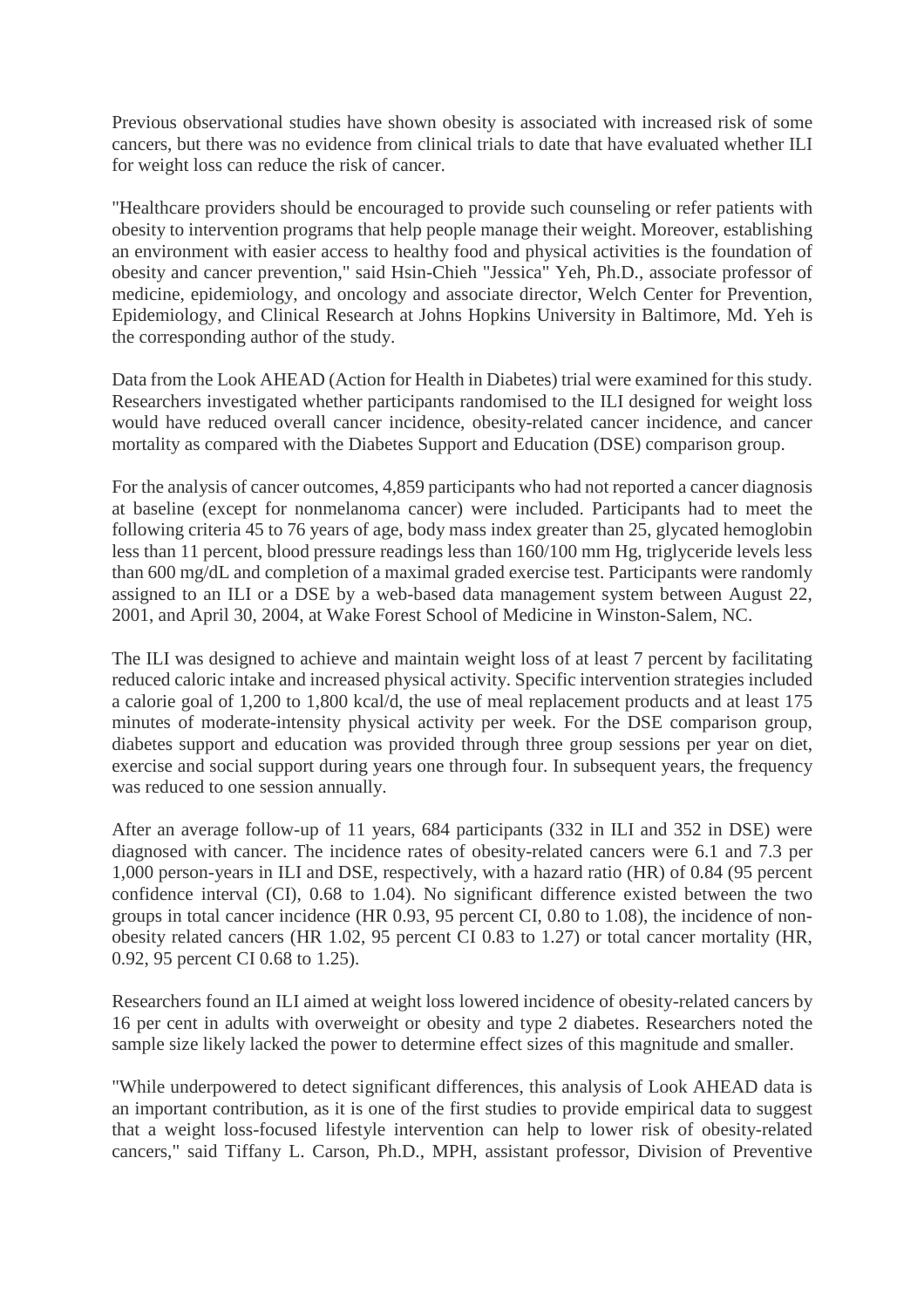Medicine, Department of Medicine, the University of Alabama at Birmingham. Carson was not associated with the research.

Carson added, "In addition to having adequate sample sizes to test for effects which will likely require pooled data, future studies should also explore the magnitude of weight loss that is needed to lower risk for obesity-associated cancers."

## **Yoga and Physical Fitness**

## **Yoga linked with improved symptoms in heart patients (New Kerala: 2020825)**

#### https://www.newkerala.com/news/2020/149946.htm

Yoga linked with improved symptoms in heart patients

Washington , August 24: A new study published and presented at the ESC Congress 2020, suggests that yoga could help patients manage the symptoms of atrial fibrillation.

Atrial fibrillation is the most common heart rhythm disorder. One in four middle-aged adults in Europe and the US will develop the condition, which causes 20-30 percent of all strokes and increases the risk of death by 1.5-fold in men and two-fold in women.

Reduced quality of life is common, and 10-40 per cent of patients are hospitalised each year. Symptoms of atrial fibrillation include palpitations, racing or irregular pulse, shortness of breath, tiredness, chest pain and dizziness.

"The symptoms of atrial fibrillation can be distressing. They come and go, causing many patients to feel anxious and limiting their ability to live a normal life," said study author Dr. Naresh Sen of HG SMS Hospital, Jaipur, India.

This study investigated whether yoga could ease symptoms in patients with atrial fibrillation. The study enrolled 538 patients in 2012 to 2017. Patients served as their own controls.

For 12 weeks they did no yoga, then for 16 weeks patients attended 30-minute yoga sessions every other day, which included postures and breathing. During the yoga period, patients were also encouraged to practice the movements and breathing at home on a daily basis.

During both study periods, symptoms and episodes of atrial fibrillation were recorded in a diary. Some patients also wore a heart monitor to verify atrial fibrillation episodes. Patients completed an anxiety and depression survey and a questionnaire assessing their ability to do daily activities and socialise, energy levels and mood. Heart rate and blood pressure were also measured. The researchers then compared outcomes between the yoga and non-yoga periods.

During the 16-week yoga period, patients experienced significant improvements in all areas compared to the 12-week non-yoga period. For example, during the non-yoga period, patients experienced an average of 15 symptomatic episodes of atrial fibrillation compared to eight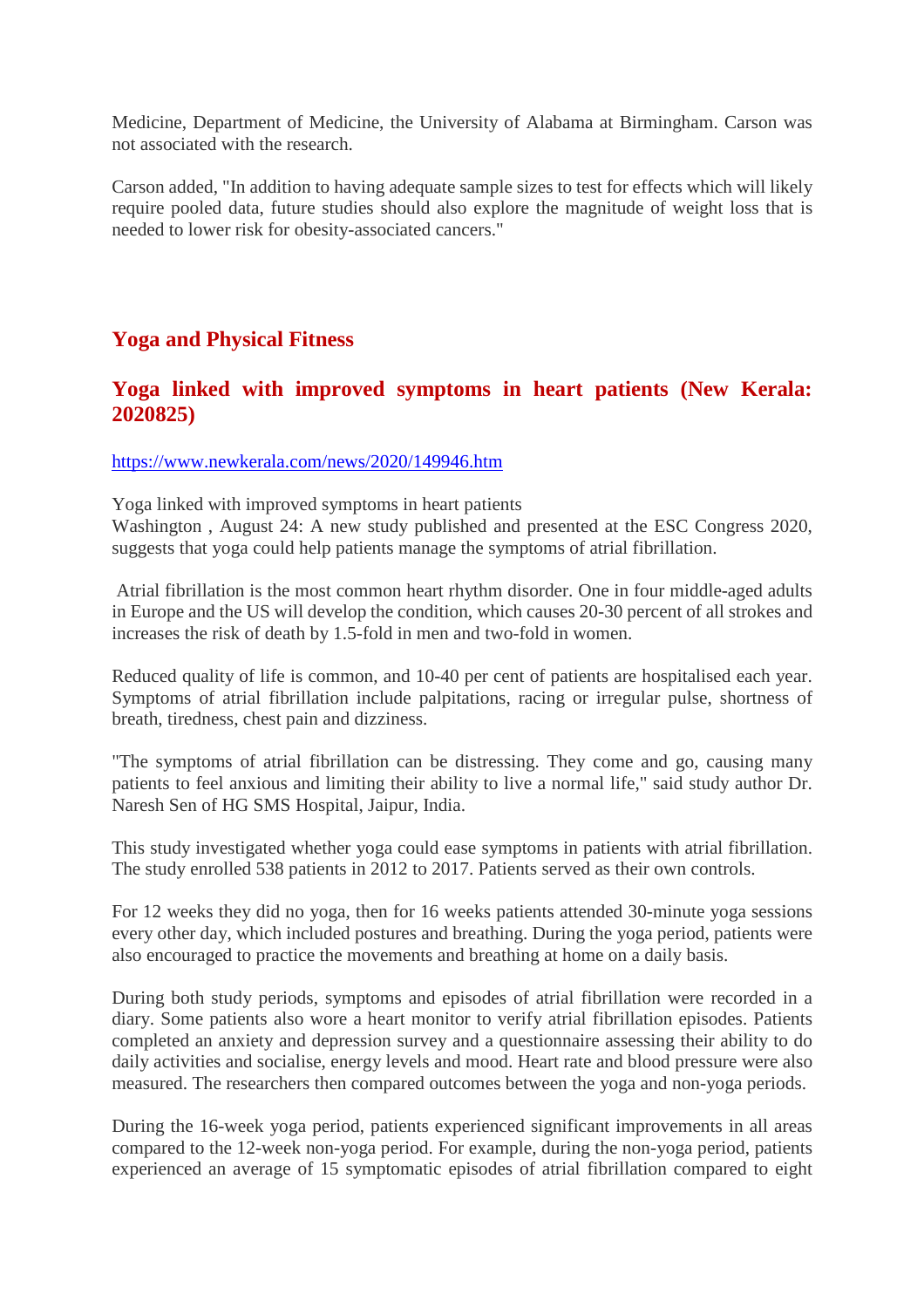episodes during the yoga period. Average blood pressure was 11/6 mmHg lower after yoga training.

"Our study suggests that yoga has wide-ranging physical and mental health benefits for patients with atrial fibrillation and could be added on top of usual therapies," said Dr. Sen.

## **Smokeless tobacco**

## **Unregulated sale of smokeless tobacco can spread Covid, doctors warn (New Kerala: 2020825)**

https://www.newkerala.com/news/2020/149879.htm

Given their ability to abet the spread of coronavirus, doctors and health professionals are advocating stringent regulations on chewing tobacco and smokeless tobacco products like 'gutka', and 'pan masala' variants.

Doctors and advocacy groups are demanding similar restrictions on chewing and non-smoking tobacco products as on smoking tobacco products.

Shram, a self-help group working in collaboration with doctors and professionals in the field of health and education to build awareness against tobacco and alcohol abuse, has appealed to Union Minister of Health iamp; Family Welfare Harsh Vardhan and Union Finance Minister Nirmala Sitharaman to regulate the unorganised manufacturing, distribution and sale of smokeless tobacco and other non-virginia tobacco in India to curtail their widespread consumption and protect the health of citizens.

Dr Pranasmita Kalita from Shram made an appeal for introducing a regulatory framework for trading of smokeless tobacco.

"Smokeless tobacco industry in India is majorly an unorganised sector that sees producers, manufacturers and distributors take advantage of it being outside any regulatory or taxation structure. This has led to widespread exploitation of labour and massive tax evasion. The need of the hour lies in the government taking into account this crisis and introduce policies and laws to regulate and ensure legally taxed trading of smokeless tobacco and its products," he said.

Meanwhile, doctors also opined that the need for regulations to curtail use of smokeless tobacco is even more significant during the COVID-19 pandemic as this variant of tobacco is mostly chewed and spat, which aids in the spread of coronavirus. "It is well proven that the virus could be airborne. The saliva of a person carries the virus which can travel on aerosols and infect people in proximity," said Dr Chandragouda Dodagoudar, Director, Medical Oncology, Aakash Healthcare iamp; Super Speciality Hospitals, Dwarka.

Dr Dodagoudar also added that COVID-19 or not, India needs a strict regulation policy against smokeless tobacco. He estimated that 80 per cent of cancer cases his hospital receives are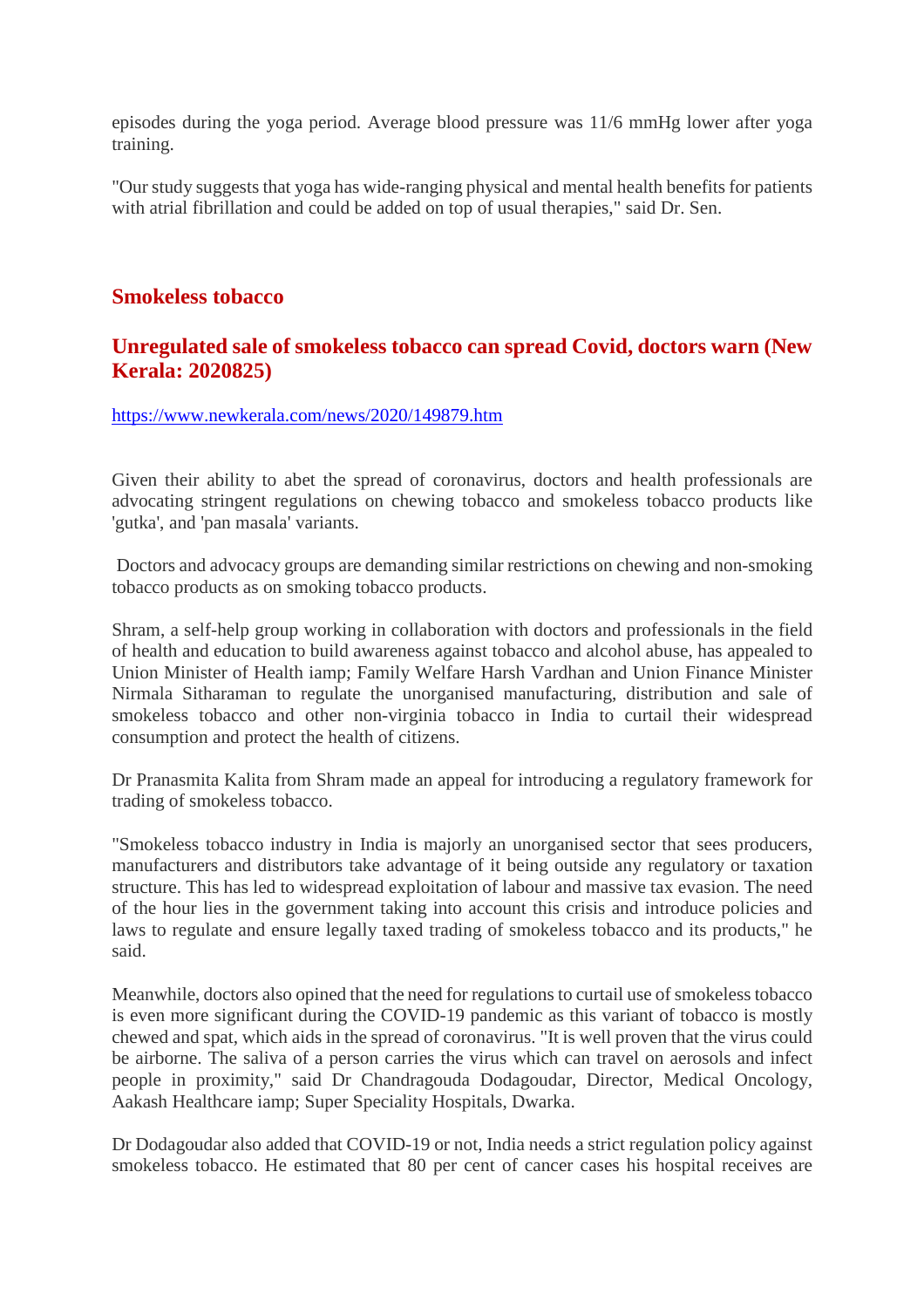consumers of chewing tobacco products. India is considered a hotspot of smokeless tobacco consumption as per many researches.

According to a study published in BMC Medicine, the country accounts for 70 per cent of deaths globally due to chewing of smokeless tobacco. According to the Global Adult Tobacco Survey, the average age of tobacco consumers in India is 17.4 years.

While the country has an expansive set of rules and laws to restrict and regulate tobacco used in cigarettes and cigars at par with international norms, smokeless tobacco products and their variants do not fall under this umbrella despite 85 per cent of them being homegrown.

"Steps to tackle the sale, manufacturing and production of smokeless tobacco are of utmost importance now during COVID-19 as products derived from this category of tobacco are chewed and spat instead of being swallowed or breathed in. A definitive regulatory policy and subsequent taxing can play a part in curtailing its widespread consumption," Dr Kalita said.

## **Cancer treatment**

## **Cancer treatment may accelerate ageing process in young patients (New Kerala: 2020825)**

https://www.newkerala.com/news/2020/149833.htm

Researchers have found that the expression of a gene associated with ageing is higher in young patients with cancer after chemotherapy treatment and in young cancer survivors who are frail.

The study, published in the peer-reviewed journal CANCER, examined the effects of cancer and its treatment on the ageing process.

Previous research has shown that a protein called p16INK4a, which slows cell division, is produced at higher levels as a person ages. Using the expression of the gene that codes for p16INK4a as a marker of age, the research team examined immune cells circulating in the blood of young adult survivors of childhood cancers and of children and adolescents newly diagnosed with cancer.

"Higher expression of p16INK4a in peripheral blood lymphocytes has been described in older adults following chemotherapy, but prior to this study, not in young adult survivors," said study lead author Andrew Smitherman from the University of North Carolina in the US.

"This study is important as we try to understand the biological mechanisms underlying the manifestations of early ageing in this population," Smitherman added.

The team first analysed cells from 60 survivors and compared them with cells from 29 agematched individuals without a history of cancer. The findings showed that expression of the gene that codes for p16INK4a was higher in survivors, representing a 25-year age acceleration.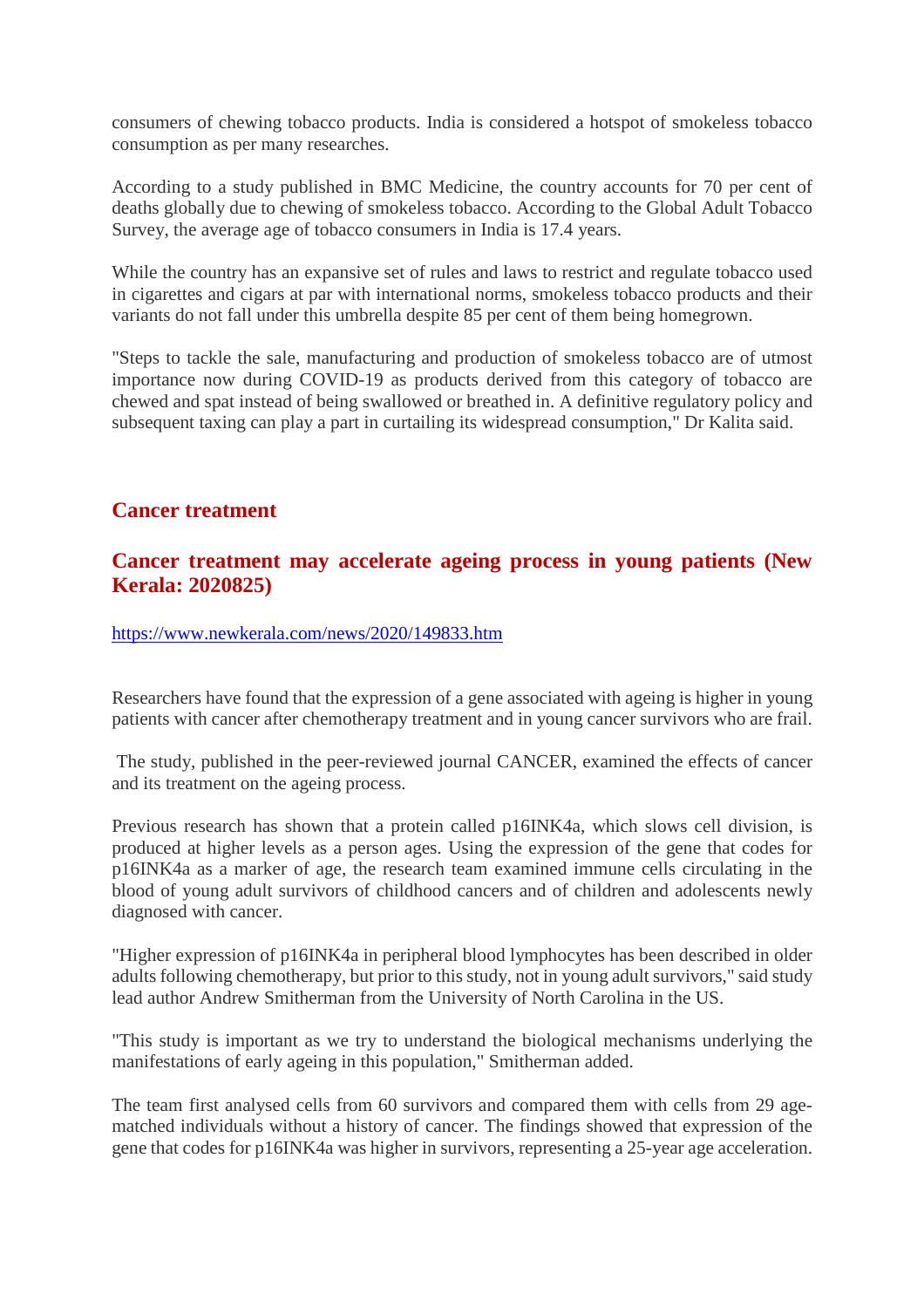Nine survivors were frail, and they had a higher level of expression compared with survivors who were not frail, representing a 35-year age acceleration, the study said.

The researchers also found that among the nine children and adolescents part of the study, who had been newly diagnosed of cancer, expression was higher after treatment with chemotherapy than before treatment.

Dr. Smitherman noted that elevated p16INK4a expression as a marker of ageing may help identify cancer survivors at the risk of developing frailty and functional disability. "Additionally, expression of p16INK4a may prove useful as a measure to study treatments aimed at mitigating the early ageing effects of cancer treatment," he said.

## **Common blood pressure medications**

## **Study finds none of most common blood pressure medications increased risk of depression, some lowered it(New Kerala: 2020825)**

#### https://www.newkerala.com/news/2020/149755.htm

None of the 41 most common high blood pressure medications increased the risk of depression, while nine medications appeared to lower it, according to a study from Denmark.

The study was published today in Hypertension, an American Heart Association journal.

Depression is common among patients with high blood pressure (also called hypertension), heart disease, and stroke, and this is the first study to systematically investigate whether individual blood pressure medications might influence the risk of developing depression.

"It was highly surprising that none of the 41 most-used anti-hypertensives was associated with increased risk of developing depression and that some within each of the three classes of antihypertensives showed protective effects against depression," said Lars Vedel Kessing, M.D., D.M.Sc., lead author of the study and professor of psychiatry at the Psychiatric Center Copenhagen and the University of Copenhagen, Faculty of Health and Medical Sciences in Denmark.

Researchers analysed real-life data on more than 3.7 million adults who took any of the 41 most commonly prescribed high blood pressure medications, as reported in health records across several Danish health registries from 2005 to 2015. Thirty-seven of these medications are approved for use in the US by the US Food and Drug Administration. Patients who had been diagnosed with depression or previously prescribed antidepressants were excluded.

The four main categories of blood pressure-lowering medications were reviewed angiotensin agents (angiotensin converting enzyme inhibitors, ACE inhibitors and angiotensin II receptor blockers, or ARBs); calcium antagonists; beta-blockers; and diuretics.

The analysis found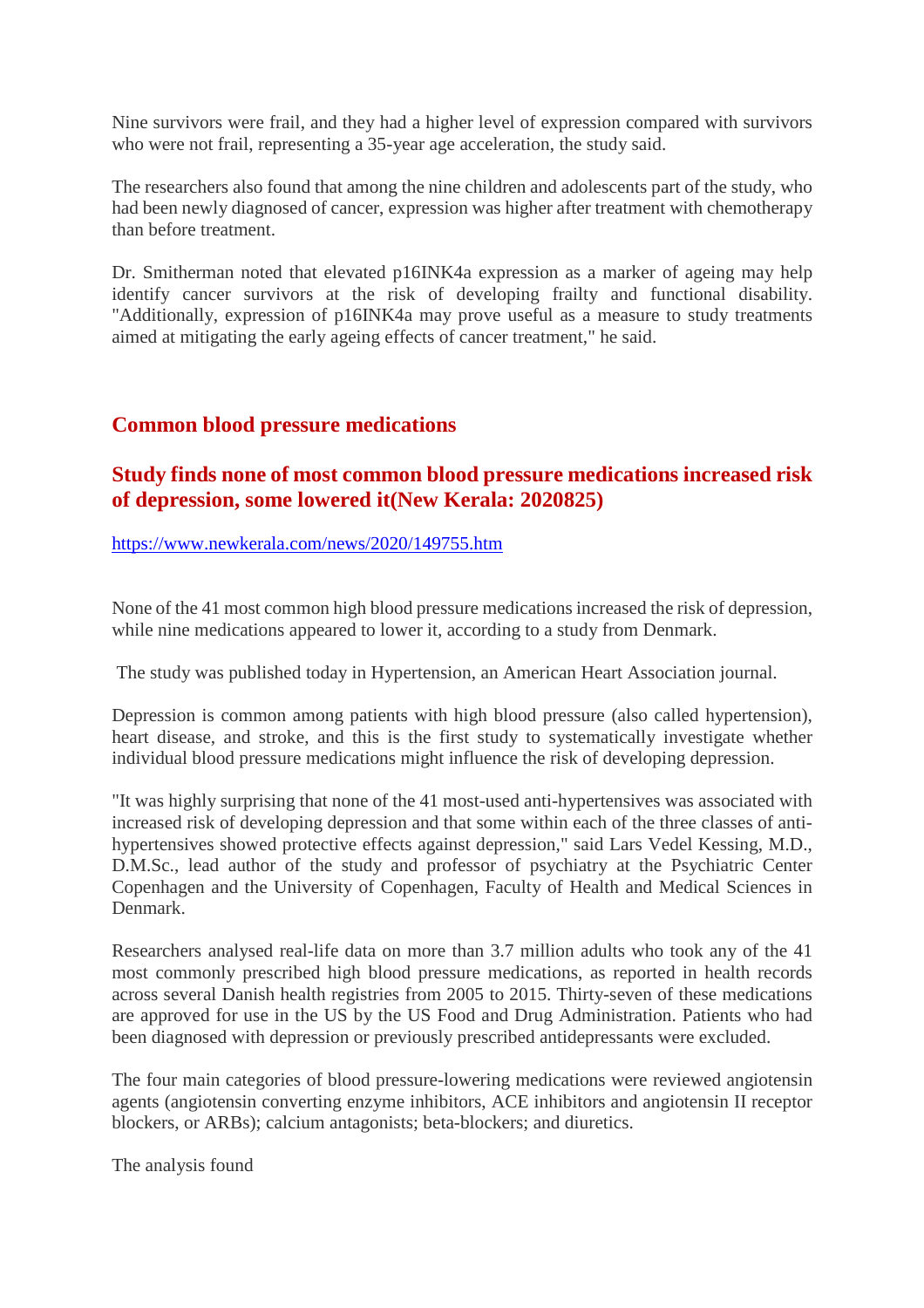None of the 41 most common high blood pressure medications increased the risk of depression.

Nine medications - a few within each category - significantly lowered depression risk 2 of 16 angiotensin agents, 3 of 10 calcium antagonists, and 4 of 15 beta-blockers.

Diuretic medications showed no impact on depression risk.

The nine individual high blood pressure medications found to significantly lower depression risk are enalapril and ramipril (angiotensin agents); amlodipine, verapamil, and verapamil combinations (calcium antagonists); and propranolol, atenolol, bisoprolol, and carvedilol (betablockers). All nine are approved for prescribing in the US.

"It is possible that the mechanism involved in decreasing the risk of depression is the antiinflammatory effect among these nine medications," Kessing continued. "In the future, it will be important to compare the inflammatory properties of these nine hypertensives that lowered depression risk." (Low-grade inflammation is common in high blood pressure and heart disease, as well as in depression.)

"Our study's findings could help guide prescriptions for patients with high blood pressure who are at risk of developing depression, those with prior depression or anxiety, and patients with a family history of depression," said Kessing. "However, if a patient is doing well with their current blood pressure prescription, there is no reason to switch. If depression develops, a medication switch may be considered to one of the nine anti-hypertensive medications that lowered depression risk."

The findings of this study are likely generalisable to other populations. However, limitations of the study include it relied on a clinical diagnosis of depression, that it was not a controlled clinical trial that randomly selected, which medication patients receive and that the impact on depression risk was analysed for each high blood pressure medication individually; they were not tested side by side or as combinations of one or more other antihypertensive medications.

## **COVID-19**

## **COVID-19 cannot be transmitted through breast milk, study suggests (New Kerala: 2020825)**

https://www.newkerala.com/news/2020/149399.htm

Breast milk cannot transmit the COVID-10 virus to the infant, according to a recent study.

The study, which was published in the online edition of JAMA was conducted by the researchers from the University of California San Diego School of Medicine and University of California Los Angeles.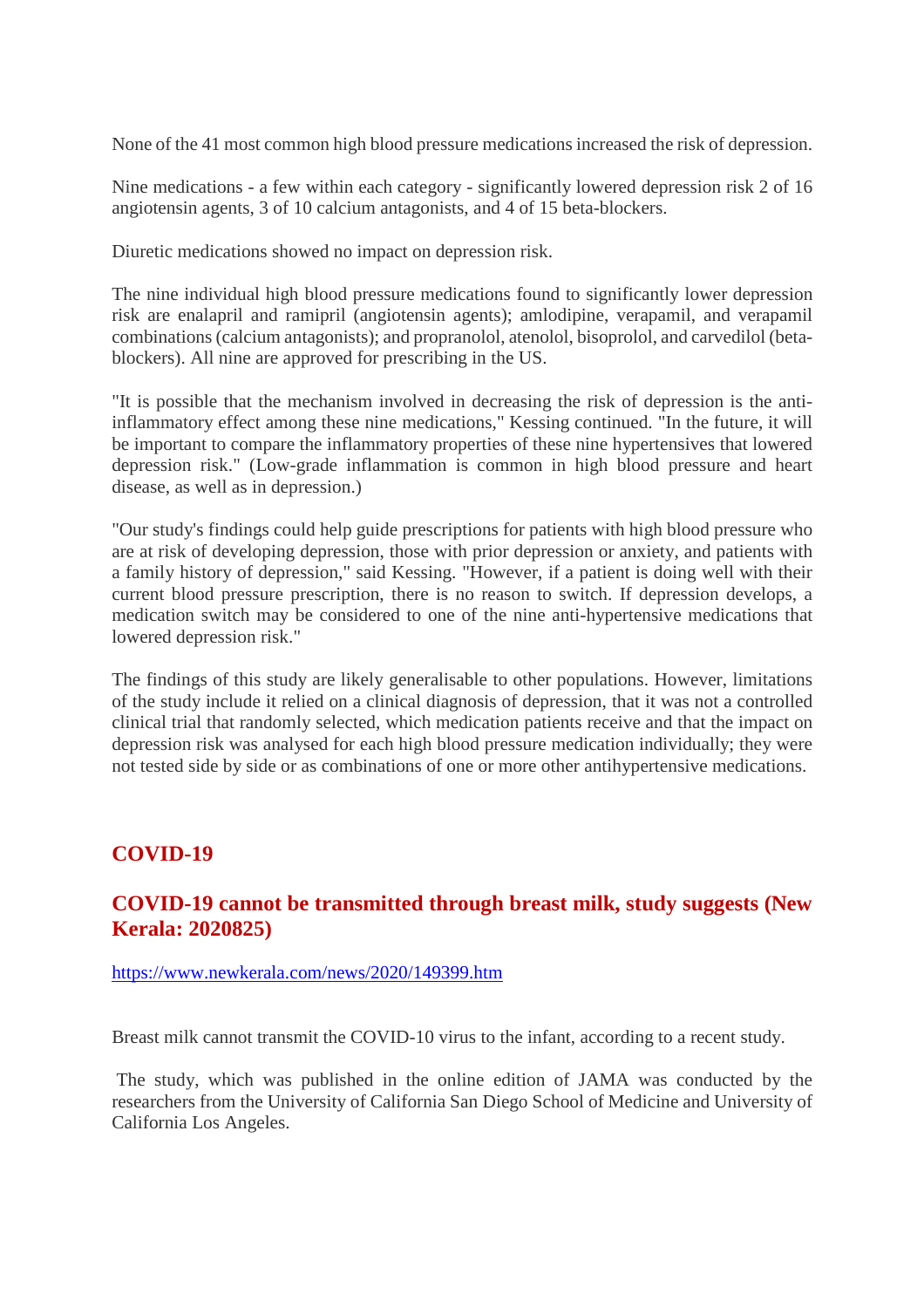The study examined 64 samples of breast milk collected by the Mommy's Milk Human Milk Research Biorepository from 18 women across the United States infected with severe acute respiratory syndrome coronavirus 2 (SARS-CoV-2).

Although one sample tested positive for viral RNA, subsequent tests found that the virus was unable to replicate, and thus unable to cause infection in the breastfed infant.

"Detection of viral RNA does not equate to infection. It has to grow and multiply in order to be infectious and we did not find that in any of our samples," said Christina Chambers, PhD, MPH, co-principal investigator of the study, professor of paediatrics at UC San Diego School of Medicine, director of Mommy's Milk Human Milk Research Biorepository and co-director of the UC San Diego Center for Better Beginnings.

"Our findings suggest breast milk itself is not likely a source of infection for the infant," Chambers added.

The current recommendations to prevent transmission while breastfeeding are hand hygiene and sterilising pumping equipment after each use.

"In the absence of data, some women infected with SARS-CoV-2 have chosen to just not breastfeed at all," said Grace Aldrovandi, MD, co-principal investigator of the study, chief of the Division of Infectious Diseases at UCLA Mattel Children's Hospital and a professor of paediatrics in the David Geffen School of Medicine at UC Los Angeles.

"We hope our results and future studies will give women the reassurance needed for them to breastfeed. Human milk provides invaluable benefits to mom and baby," added Aldrovandi.

Early breastfeeding is associated with a reduced risk of sudden infant death syndrome and obesity in children, as well as improved immune health and performance on intelligence tests. In mothers, breastfeeding has been associated with lower risks for breast and ovarian cancer, cardiovascular disease and type 2 diabetes.

The researchers also mimicked conditions of the Holder pasteurization process commonly used in human donor milk banks by adding SARS-CoV-2 to breast milk samples from two different donors who were not infected.

The samples were heated to 62.5-degree celsius for 30 minutes and then cooled to 4-degree celsius. Following pasteurization, infectious virus was not detected in either sample.

"This is a very positive finding for donor milk, which so many infants, especially those born premature, rely on. Our findings fill in some important gaps, but more studies are needed with larger sample sizes to confirm these findings," said Chambers.

Chambers said future work will not only look at whether breast milk is free of the virus, but also whether it contains active antiviral components. For example, antibodies to SARS-CoV-2 that women may produce after exposure to the virus and then transfer to their infants through breast milk, protecting them from COVID-19.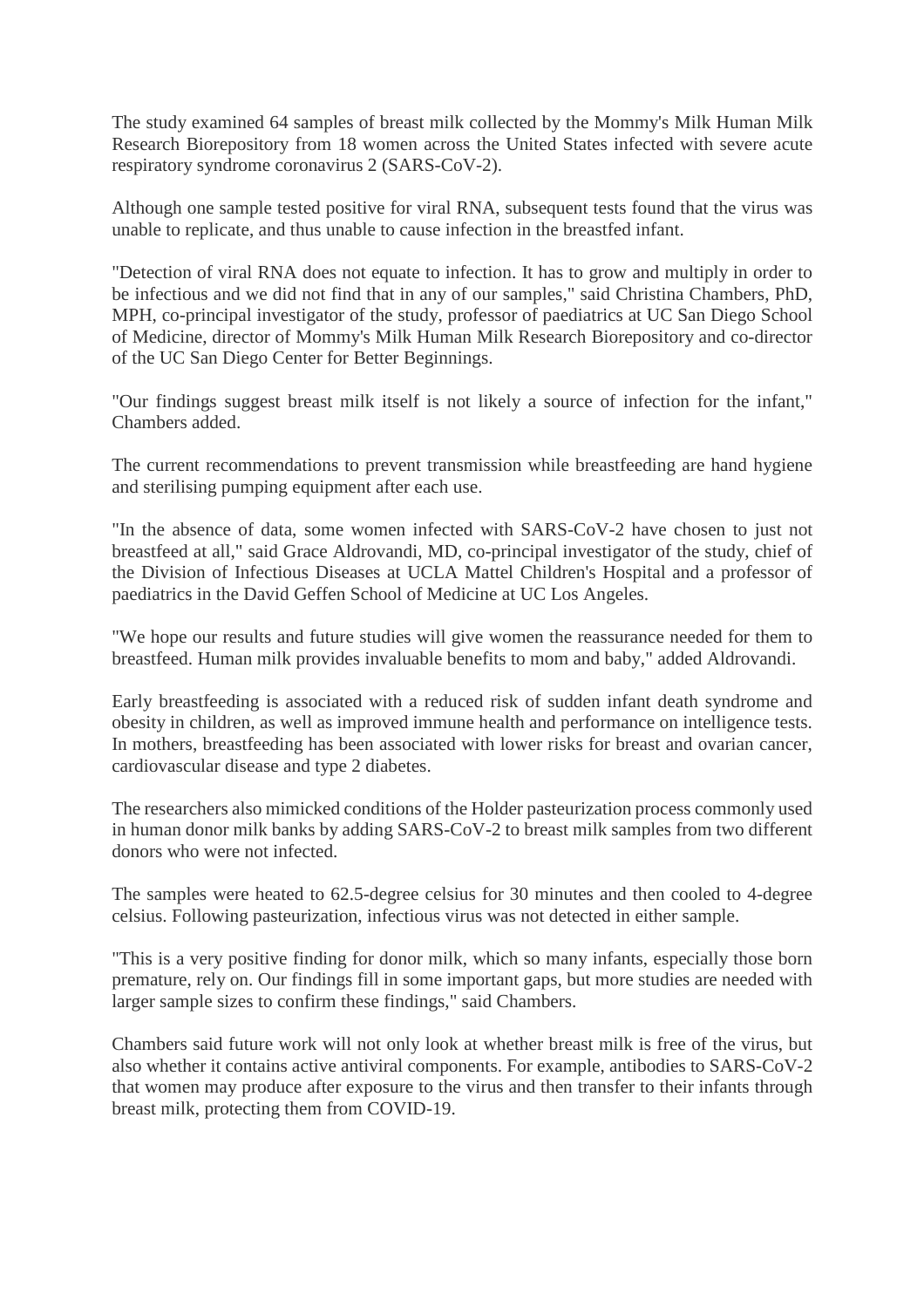## **BP medication**

## **BP medication may improve Covid-19 survival rates: Study (New Kerala: 2020825)**

#### https://www.newkerala.com/news/2020/149310.htm

In a fight against the novel coronavirus, researchers have found that medication for high blood pressure could improve Covid-19 survival rates and reduce the severity of the infection.

For the study, published in the journal Current Atherosclerosis Reports, the research team studied 28,000 patients taking antihypertensives -- a class of drugs that are used to treat hypertension (high blood pressure).

They found that the risk of severe Covid-19 illness and death was reduced for patients with high blood pressure who were taking Angiotensin-Converting Enzyme inhibitors (ACEi) or Angiotensin Receptor Blockers (ARB).

"At the start of the pandemic, there was concern that specific medications for high blood pressure could be linked with worse outcomes for Covid-19 patients," said study lead author Vassilios Vassiliou from the University of East Anglia in the UK.

"We wanted to find out what the impact of these medications is for people with Covid-19," Vassiliou added. Therefore, the research team studied the outcomes for patients taking antihypertensives -- looking particularly at what they call 'critical' outcomes such as being admitted to intensive care or being put on a ventilator, and death.

The team analysed data from 19 studies related to Covid-19 and ACEi and ARB medications. The meta-analysis involved more than 28,000 patients and is the largest and most detailed such study to date.

They compared data from Covid-19 patients who were taking ACEi or ARB medications with those who were not -- focusing on whether they experienced 'critical' events (admission to intensive care and invasive or non-invasive ventilation) and death.

"We found that a third of Covid-19 patients with high blood pressure and a quarter of patients overall were taking an ACEi/ARBs," Vassiliou said. This is likely due to the increased risk of infection in patients with co-morbidities such as cardiovascular diseases, hypertension and diabetes.

"But the really important thing that we showed was that there is no evidence that these medications might increase the severity of Covid-19 or risk of death," the study authors wrote.

"On the contrary, we found that there was a significantly lower risk of death and critical outcomes, so they might, in fact, have a protective role -- particularly in patients with hypertension. Covid-19 patients with high blood pressure who were taking ACEi/ARB medications were 0.67 times less likely to have a critical or fatal outcome than those not taking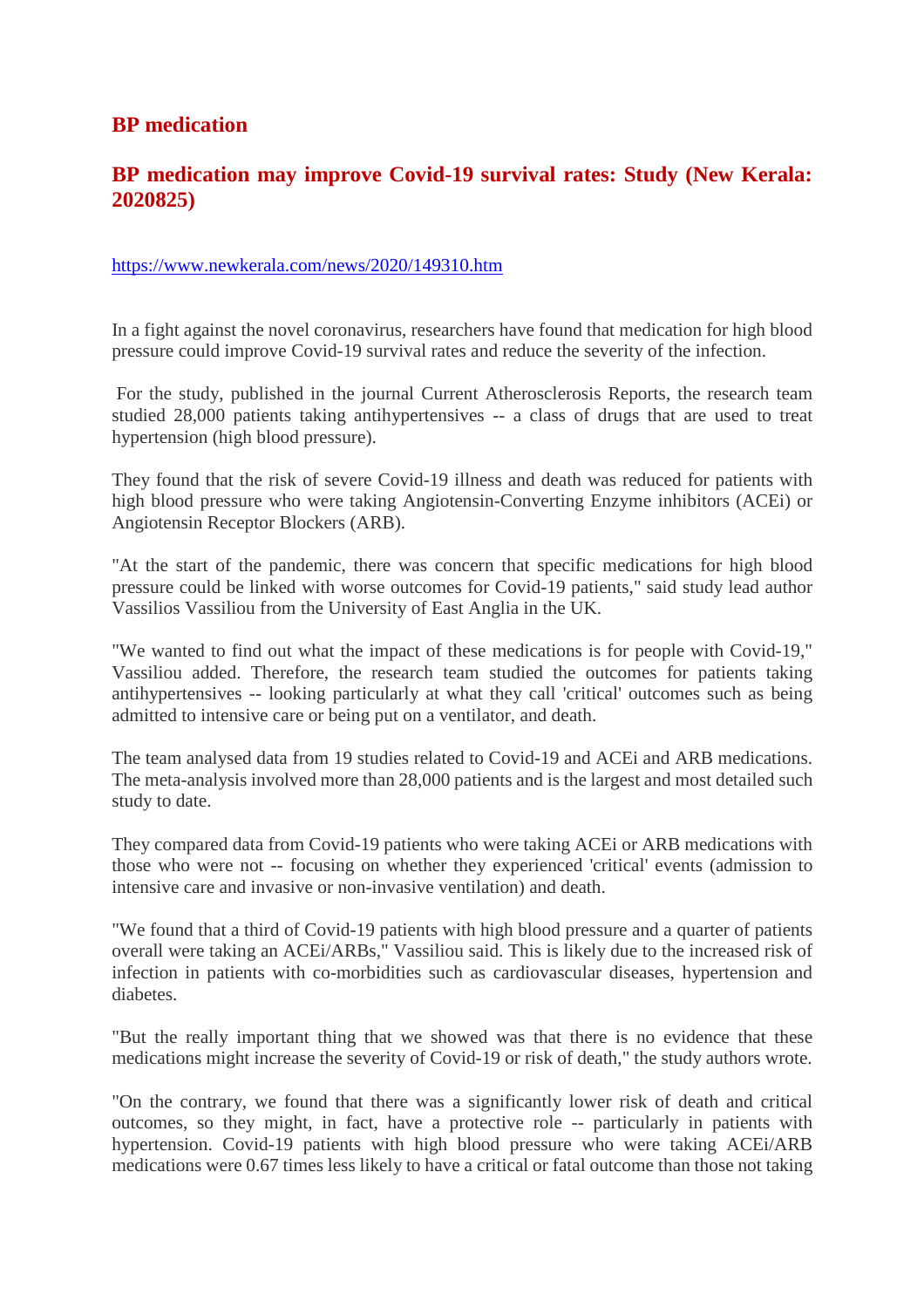these medications. Our research provides substantial evidence to recommend continued use of these medications if the patients were taking them already," the study authors noted.

## **Vitamin D supplementation**

## **Influence of vitamin D supplementation on a baby's gut microbiome: Study (New Kerala: 2020825)**

https://www.newkerala.com/news/2020/149250.htm

A team of researchers has now shed light on the influence of vitamin D supplementation on a baby's developing gut microbiome.

The study, published in the journal Gut Microbes, found that vitamin D supplementation is associated with compositional changes in a baby's microbiome--notably a lower abundance of the bacteria Megamonas--at three months of age.

"Vitamin D plays an important role in early life, supporting bone metabolism and the healthy development of a baby's immune system," said senior author Anita Kozyrskyj, a professor in the Department of Pediatrics at the University of Alberta and a CHILD Cohort Study investigator.

"Most infants in North America receive vitamin D, either as a supplement to breastfeeding or as an ingredient in commercial infant formulas, so we wanted to understand the association between vitamin D and the presence or abundance of key bacteria within a baby's intestinal tract," the professor added.

The researchers examined faecal samples taken during home visits from 1,157 infants who are part of the CHILD Cohort Study--a national study that is following nearly 3,500 Canadian children from before birth to adolescence with the primary goal of discovering the root causes of allergies, asthma, obesity, and other chronic diseases.

They found that direct vitamin D supplementation of infants with vitamin D drops was associated with a lower abundance of Megamonas, regardless of how a baby was fed (breastfed or formula-fed).

"While little is known about Megamonas in infancy, our previous research suggests there may be a link between this bacterium and asthma or respiratory viral infections, so vitamin D may offer additional benefits for childhood health that should be studied further," added Kozyrskyj, also a member of the Women and Children's Health Research Institute.

The researchers also assessed the association between infant and maternal vitamin D supplementation and the presence of Clostridioides difficile (C. difficile) in a baby's gut. "Some infants carry the diarrhea-causing bacterium C. difficile in their guts without any symptoms.

However, when the levels of gut bacteria become imbalanced, this particular bacterium can multiply, causing illness and increasing the susceptibility to chronic disease later in childhood,"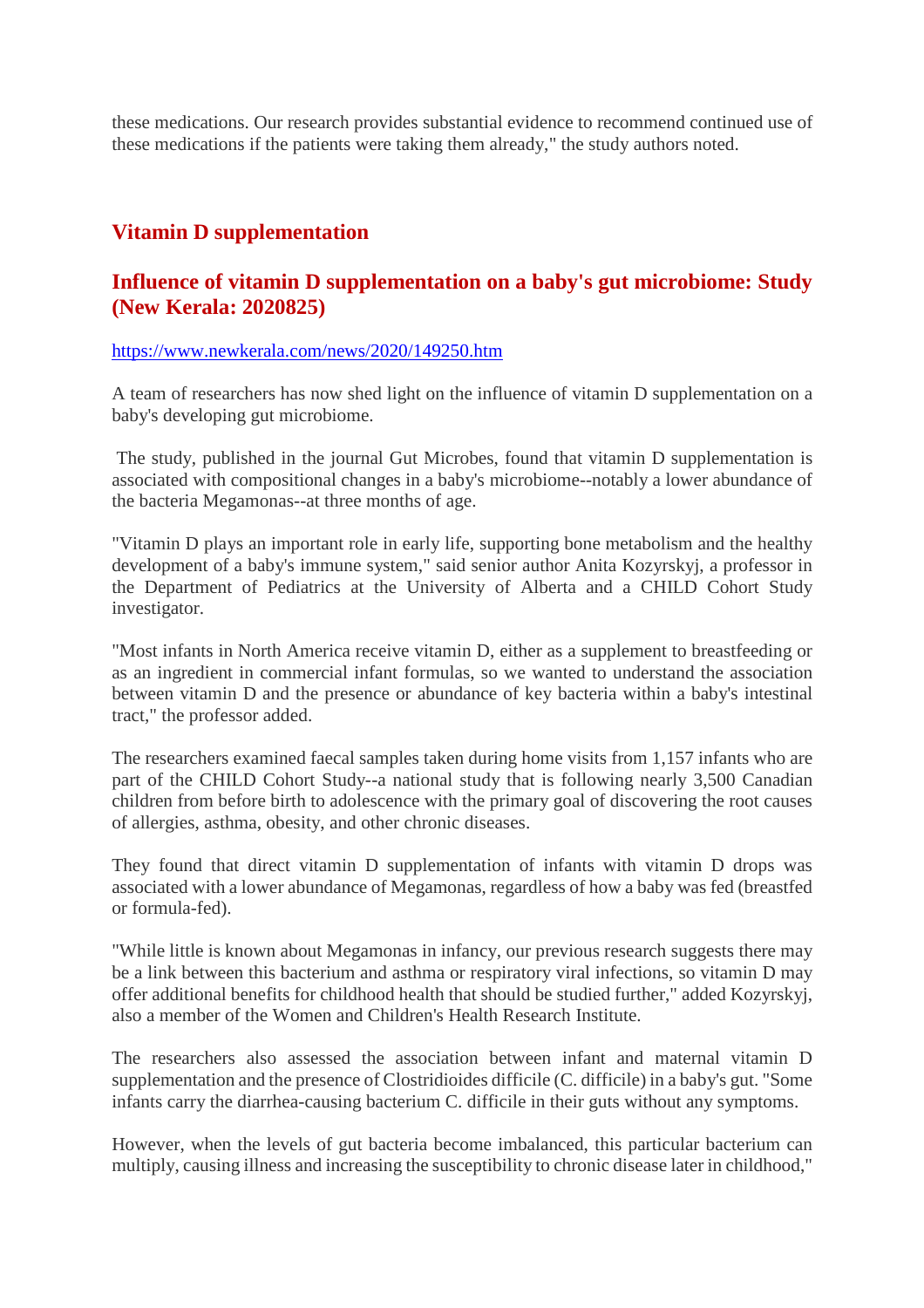commented first author Kelsea Drall, an MSc graduate from the U of A and an AllerGen trainee.

The study found that nearly 30 per cent of the infants carried C. difficile, but there was a lower incidence of the bacterium among exclusively breastfed infants. However, neither infant supplementation with vitamin D drops nor maternal vitamin D supplementation during pregnancy or after delivery was associated with C. difficile colonization. "Interestingly, maternal consumption of vitamin D-fortified milk was the only factor that reduced the likelihood of C. difficile colonization in infants," added Drall.

According to Kozyrskyj, an infant's gut microbiota undergoes a rapid change in early life.

Therefore, it is critical to understand the factors associated with microbial communities populating the infant gut during this key developmental period.

"Low vitamin D levels have been associated with a respiratory syncytial virus (RSV)--a common lung infection among infants--and more recently, susceptibility to COVID-19 disease," she pointed out.

"In the CHILD Cohort Study, we have a unique opportunity to follow our study children as they get older to understand how microbial changes observed as a result of dietary interventions may be associated with later health outcomes such as asthma and viral infections," she added.

## **Corona Infection**

#### **कोरोना सं मण सेठीक होनेके बाद भी हो सकती हैसांस सबं ंधी समया (Amar Ujla: 2020825)**

#### https://www.amarujala.com/lifestyle/fitness/respiratory-problems-may-occur-even-afterrecovery-from-coronavirus-infection?src=hl

कोरोना वायरस के संक्रमण से ठीक होने के बाद लोग सांस संबंधी समस्याओं के सबसे ज्यादा शिकार हो रहे हैं। ऐसे लोगों के कोरोना से ठीक होने के बाद क्रॉनिक ऑब्सटक्टिव पल्मोनरी डिजीज और उच्च रक्तचाप समेत अन्य बीमारियों के प्रति अधिक संवेदनशील होने की संभावना है। शोधकर्ताओं ने यह खलासा कोरोना से स्वस्थ हो चके 2,900 से अधिक लोगों की जांच के बाद किया है। स्वास्थ्य विशेषज्ञों का कहना है कि जो लोग पहले से ही श्वसन तंत्र संबंधी समस्याओं से जुझ रहे हैं, यदि वे कोरोना से संक्रमित हो जाते हैं तो उन्हें ठीक होने के बाद भी अतिरिक्त सतर्कता बरतने के साथ ही कोरोना से बचाव के लिए जारी दिशानिर्देशों का सख्ती से पालन करने की जरूरत है।

## **Corona Virus**

## **कोरोना वायरस िकन अंगको कैसेबबाद कर रहा है? रसचटडी मसामनेआई चकानेवाली जानकारयां(Amar Ujla: 2020825)**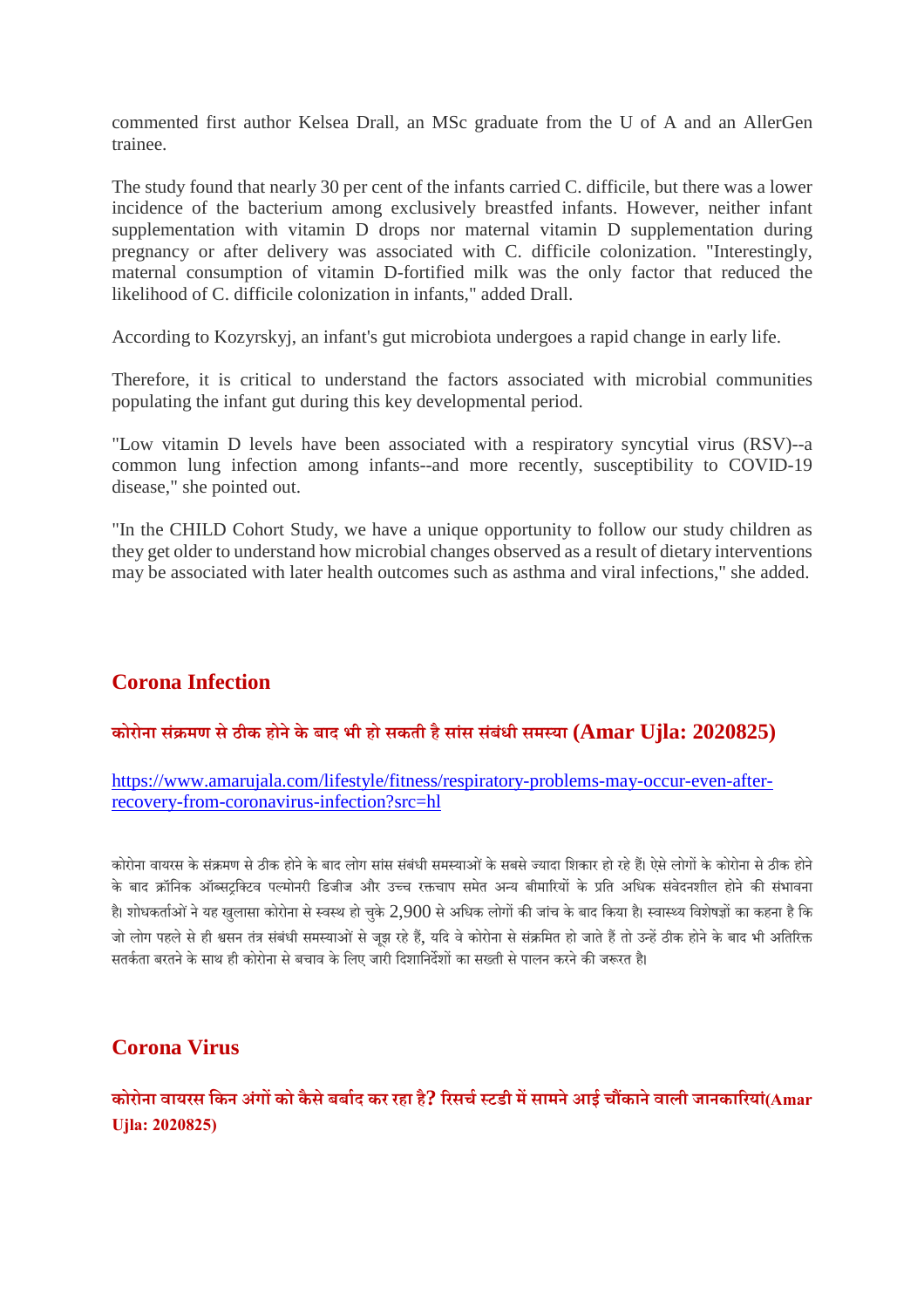https://www.amarujala.com/photo-gallery/lifestyle/fitness/how-coronavirus-damagehuman-organ-covid-effects-on-lungs-liver-kidney-sars-cov-2-effect?src=hl

कोरोना वायरस मानव शरीर में प्रवेश करने के बाद विभिन्न अंगों को प्रभावित करता है। संक्रमण गंभीर होने पर फेफड़े, किडनी और अन्य कई अंगों को यह बुरी तरह चोटिल कर देता है। द लैंसेट माइक्रोब में प्रकाशित रिसर्च स्टडी में बताया गया है कि वायरस के कारण जिन मरीजों की मौत हई, उनके फेफड़ों और किडनियों पर चोट के निशान थे। इंग्लैंड में कोविड 19 मरीजों पर हुई पोस्टमार्टम एग्जामिनेशन पर इंपीरियल कॉलेज लंदन और इंपीरियल कॉलेज हेल्थकेयर एनएचएस टस्ट ने यह स्टडी की। इस स्टडी में मामलों की संख्या कम थी, लेकिन यह पोस्टमार्टम एग्जामिनेशन की सबसे बड़ी स्टडी बताई जा रही है। शोधकर्ताओं का दावा है कि इस स्टडी से मरीजों के इलाज में मदद मिलेगी। अगली लाइड देख

## **India Coronavirus**

## **India Coronavirus News: िपछले24 घंटेममरीजसेयादा ठीक होनेवालकसं या बढ़ी (Dainik Gagaran: 2020825)**

https://www.jagran.com/news/national-india-coronavirus-news-more-patients-recover-incomparison-of-new-cases-in-the-last-24-hours-20666662.html?itm\_source=website&itm\_medium=homepage&itm\_campaign=p1\_compone nt&utm\_expid=.EV9lrgB0QnKoaDL62\_wZVQ.0&utm\_referrer=https%3A%2F%2Fwww.ja gran.com%2F

कोरोना वायरस (COVID-19) को लेकर अच्छी खबर सामने आई है। पिछले 24 घंटे के दौरान नए ठीक होने वाले मरीजों की तदाद नए मामलों से ज्यादा रही। पिछले 24 घंटे में कोरोना के 60 हजार 975 मामले सामने आए हैं और 848 लोगों की मौत हो गई है। वहीं 66 हजार  $550$  मरीज ठीक हुए। इस दौरान नौ लाख  $25$  हजार  $383$  सैंपल टेस्ट हुए।

स्वास्थ्य मंत्रालय के अनुसार देश में अब तक कोरोना के कुल 31 लाख 67 हजार 324 मामले सामने आ गए हैं। इनमें से सात लाख चार हजार  $348$  एक्टिव केस हैं।  $24$  लाख चार हजार  $585$  मरीज ठीक हो गए हैं और  $58$  हजार  $390$  मरीजों की मौत हो गई है। रिकवरी रेट  $76$  फीसद के करीब और डेथ रेट 1.84 फीसद है। देश में अब तक कुल तीन करोड़ 68 लाख 27 हजार 520 सैंपल टेस्ट हुए हैं।

दिल्ली-महाराष्ट्र में कम हए नए केस

दिल्ली और महाराष्ट्र में पिछले दिनों की तुलना में नए मामलों में कमी आई है। दिल्ली में  $1,061$  और महाराष्ट्र में  $11,015$  नए केस मिले हैं। जबकि, पिछले कुछ दिनों से दोनों ही जगह अधिक मामले मिल रहे थे, हालांकि रविवार को महाराष्ट्र में  $10$  हजार से कुछ अधिक केस मिले थे। दिल्ली में अब तक एक लाख 62 हजार 527 और महाराष्ट्र में छह लाख 93 हजार 398 संक्रमित पाए जा चुके हैं। दोनों राज्यों में क्रमश:  $4,313$  और  $22,465$  लोगों की मौत भी हो चुकी है। वहीं उत्तर प्रदेश में लगातार मामले बढ़ रहे हैं। राज्य में और  $4677$  नए केस मिले हैं और कुल संक्रमितों का आंकड़ा एक लाख 92 हजार 382 पर पहुंच गया है। राज्य में अब तक 2,987 लोगों की कोरोना ने जान भी ले ली है।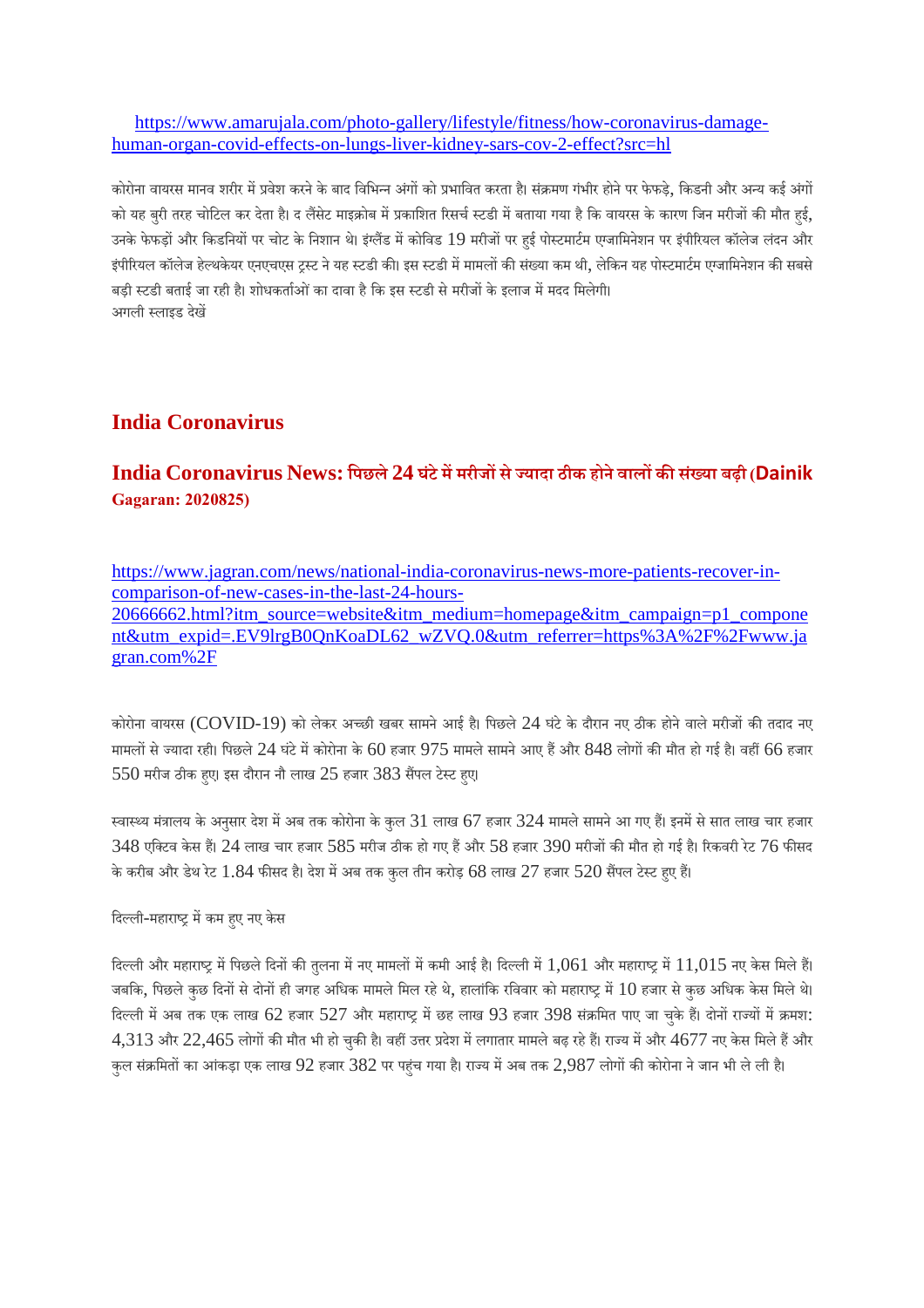## **Coronavirus: वैसीन**

## **Coronavirus: वैसीन नहआई, तो सिदयमऔर भी भयानक प लेलेगा कोरोना वायरस!( Dainik Gagaran : 2020825)**

https://www.jagran.com/lifestyle/health-coronavirus-will-get-worse-in-winters-if-theres-novaccine-20666670.html?utm\_expid=.EV9lrgB0QnKoaDL62\_wZVQ.0&utm\_referrer=https%3A%2F %2Fwww.jagran.com%2Ftopics%2Fcoronavirus%3Fitm\_source%3Dweb%26itm\_medium% 3Dheader%26itm\_campaign%3Dcoronavirus

Coronavirus: वैक्सीन नहीं आई, तो सर्दियों में और भी भयानक रूप ले लेगा कोरोना वायरस!

 $\rm Coronavirus$  चिंता का विषय यह है कि भले ही  $\rm SARS\text{-}CoV\text{-}2$  वायरस काफी उत्परिवर्तन नहीं कर रहा है जो कि वैक्सीन विकास के लिए अच्छी ख़बर है लेकिन यह अभी भी एक ख़तरनाक दर से फैल रहा है।

नई दिल्ली, लाइफस्टाइल डेस्क। Coronavirus: कोरोना वायरस पिछले साल 31 दिसंबर 2019 को चीन के वहान में रहस्यमय निमोनिया जैसी बीमारी के रूप में सामने आया, जिसनें जल्द ही पूरी दनिया को अपनी चपेट में ले लिया। 8 महीनों में कोरोना वायरस दनिया के 213 देशों में फैल चुका है। दो करोड़ से अधिक लोगों को बीमार कर चुका है और 8 लाख से ज़्यादा लोगों की जान ले चुका है।

चिंता का विषय यह है कि भले ही  $SARS\text{-}CoV\text{-}2$  वायरस काफी उत्परिवर्तन नहीं कर रहा है, जो कि वैक्सीन विकास के लिए अच्छी ख़बर है, लेकिन यह अभी भी एक ख़तरनाक दर से फैल रहा है।

इसलिए, बावजद इसके कि दनिया भर के शोधकर्ता नए कोरोना वायरस के लिए एक वैक्सीन तैयार करने के लिए बिजली की गति से काम कर रहे हैं, लेकिन फिर भी शायद उनकी रफ्तार धीमी पड़ जाए।

सर्दी के मौसम के साथ आ सकती है कोविड-19 की दूसरी लेहर

Eating Out During COVID-19: महामारी के समय रेस्तरां जानें के लिए हैं बेताब, तो इन बातों का रखें ख़्याल Eating Out During COVID-19: महामारी के समय रेस्तरां जानें के लिए हैं बेताब, तो इन बातों का रखें ख़्याल यह भी पढ़

सर्दियों का मौसम कुछ ज़्यादा दर नहीं है, ऐसे में वैश्विक स्वास्थ्य विशेषज्ञों का मानना है कि यह महामारी की दूसरी लहर ला सकता है, जो संभवतः पहले वाले की तुलना में अधिक ख़तरनाक साबित हो। हालांकि, ठंडे मौसम में वायरस कैसा व्यवहार करेगा, इस बारे में अनिश्चितता बनी हई है। शुरुआती रिपोर्ट्स से पता चलता है कि यह सर्दियों के दौरान लंबे समय तक जीवित रह सकता है।

द प्रिंट में प्रकाशित एक रिपोर्ट के अनुसार, एक संक्रामक रोग विशेषज्ञ, क्लाउस स्टोह, जो पहले डब्ल्यूएचओ के साथ भी काम कर चुके हैं, का कहना है कि "इस वायरस का व्यवहार अन्य श्वसन से जुड़े रोगों से बहत अलग नहीं होगा। सर्दियों के दौरान, ये भी वापस आ सकता है।"

बॉडी में बार-बार होने वाले ये 5 बदलाव इशारा करते हैं कमजोर इम्युनिटी की ओर, न करें इन्हें इग्नोर बॉडी में बार-बार होने वाले ये 5 बदलाव इशारा करते हैं कमजोर इम्युनिटी की ओर, न करें इन्हें इग्नोर यह भी पढ़ सर्दियों में बढ़ सकते हैं कोविड के मामले